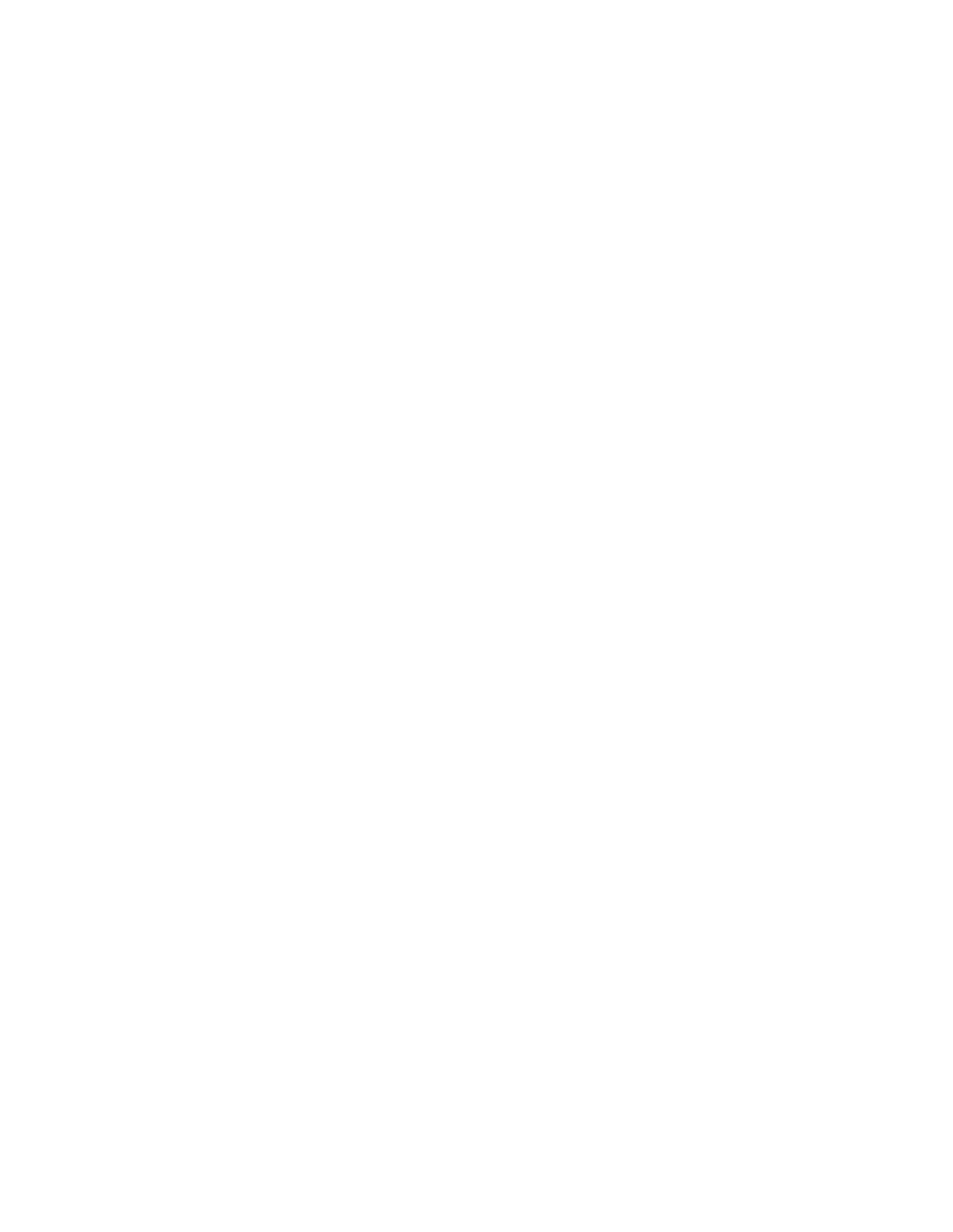

*Matthew Janzen* 

Ministers of the New Covenant | Conyers, Georgia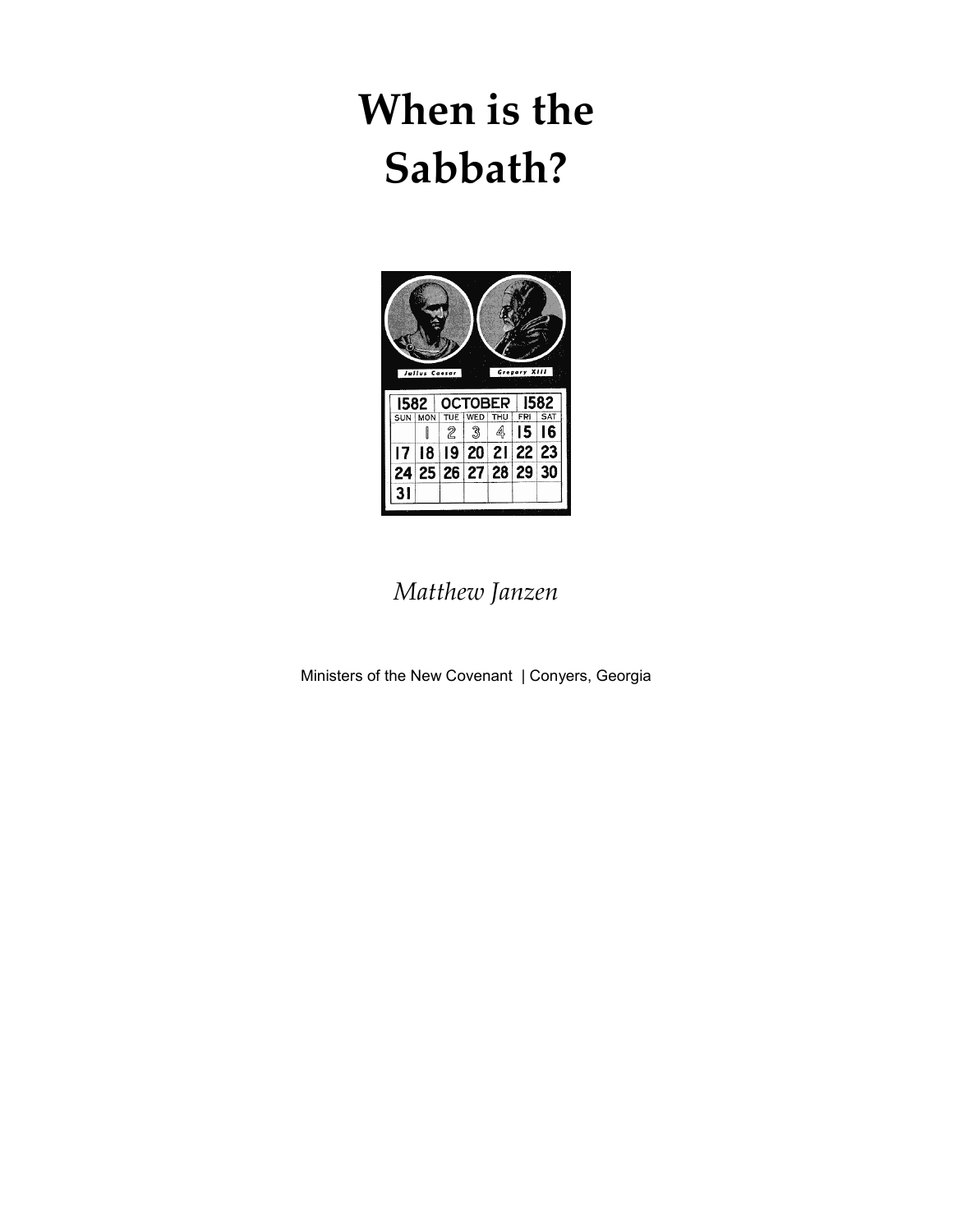2012 | Matthew Janzen Ministers of the New Covenant *ministersnewcovenant.org* 

### **First Printing:** August, 2012 **Printed in the United States of America**

Unless otherwise indicated Scripture references are from the Holman Christian Standard Bible. *All emphases in Scripture quotations have been added by the author*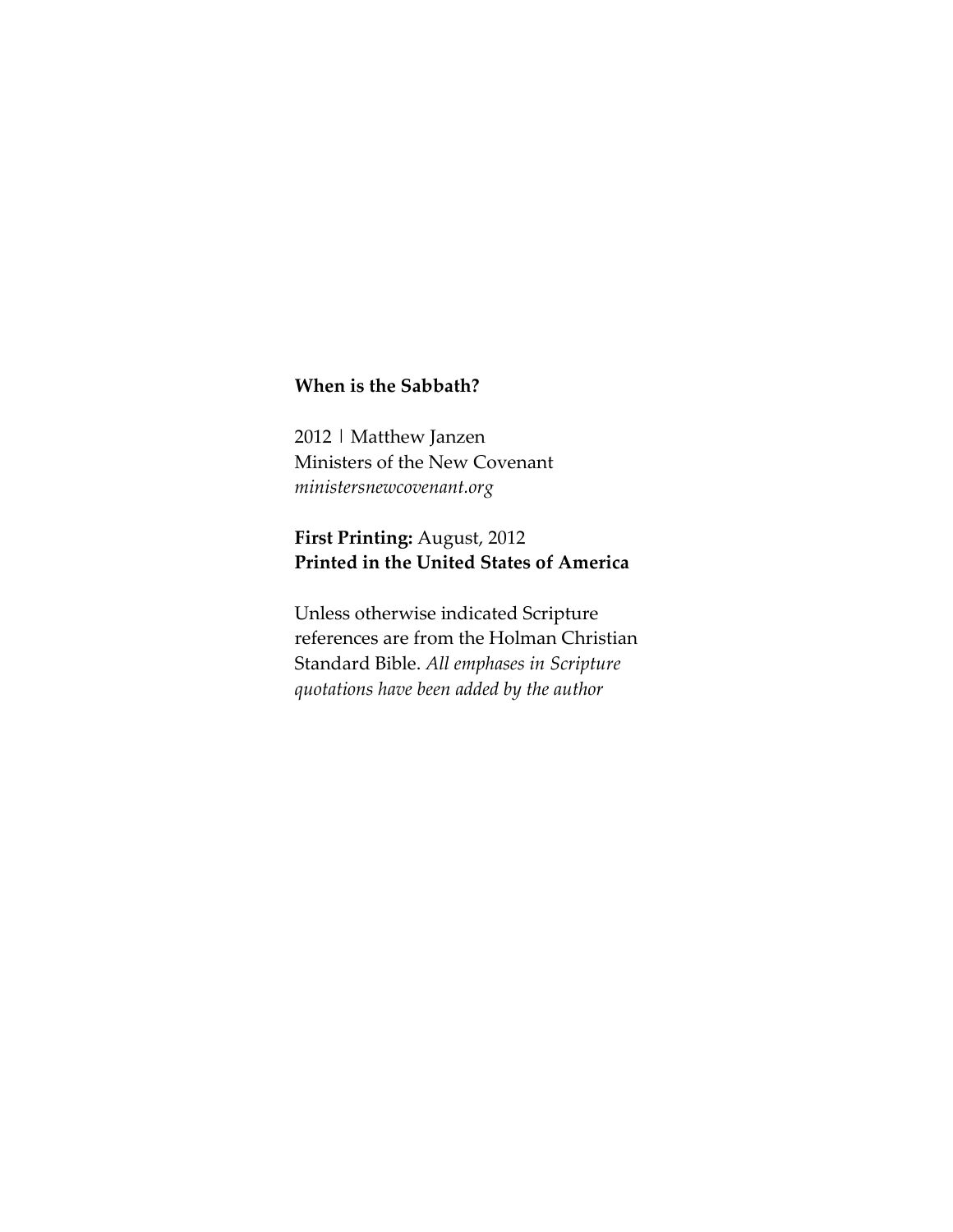Many in the world today believe the weekly seventh-day Sabbath is on the day commonly referred to as Saturday, while some believe the Sabbath to be on Sunday, and even fewer pick other days in our modern week to rest. I personally began my Sabbath journey by keeping the weekly Sabbath from Friday evening to Saturday evening several years ago. I knew that Holy Scripture taught the 7th day to be set apart, thus Saturday, the 7th day of our week, was a better choice than Sunday, the 1st day of our week. I now do not believe any of the aforementioned options are Scriptural. The Scriptures lead us in the direction of finding the weekly Sabbath by looking to the method of time calculation laid down by Yahweh from the very beginning. If we cannot find our foundation for when to keep the Sabbath in Scripture, something is amiss.

Let me begin with a simple illustration. Let's say that you and I wanted to keep the Day of Atonement found in Scripture (Leviticus 23:26-32). We read that this day takes place on the 10th day of the 7th month, so we then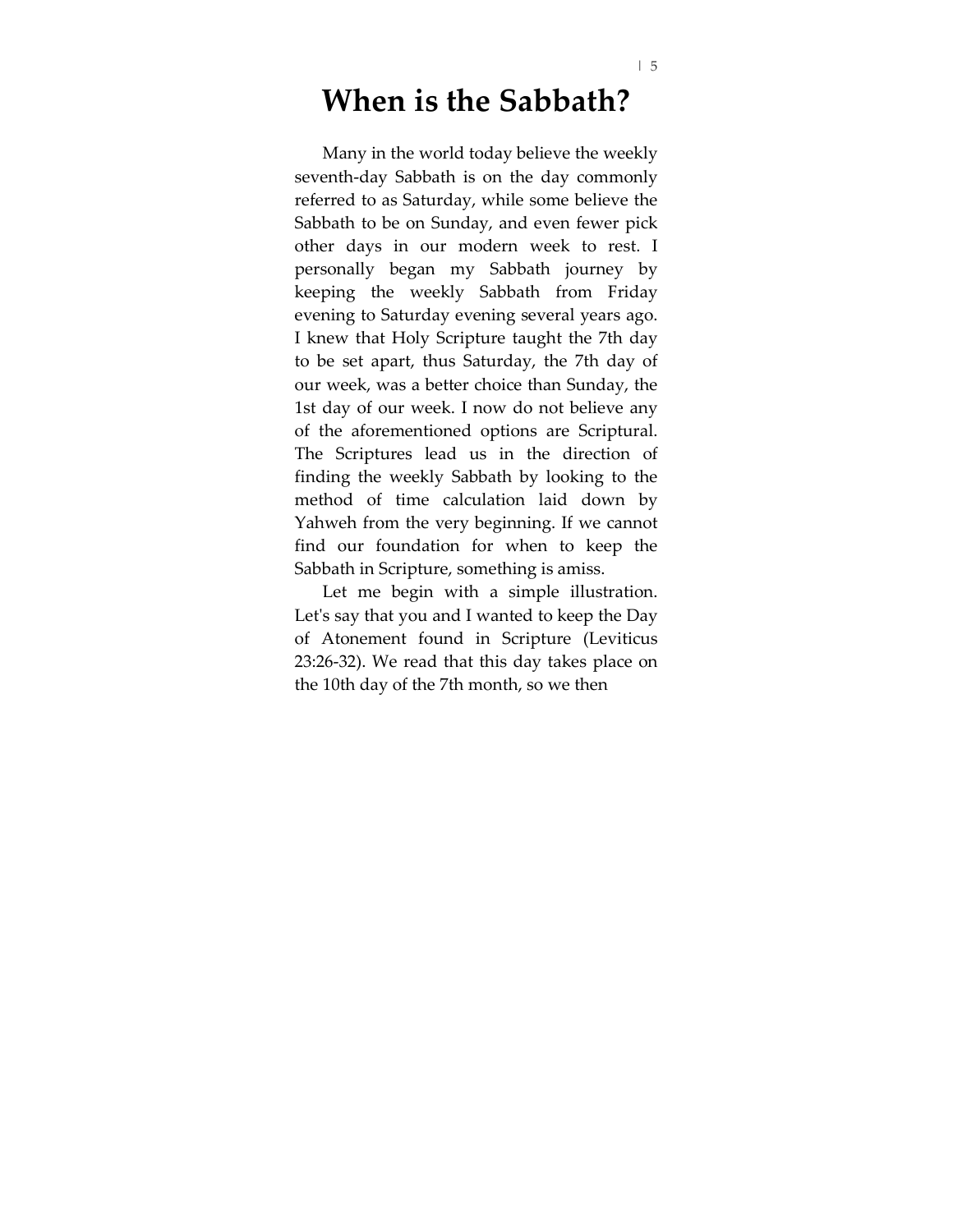turned to our modern calendar and found that the 7th month was the month of July, and then made the decision to keep the Day of Atonement on July 10th. After all, this is the 10th day of the 7th month is it not? Yes it is, but is it the 10th day of the 7th month that Yahweh is speaking about in Leviticus 23? You see, here lies the problem with how people generally "find" the 7th day Sabbath. We read verses of Scripture (Exodus 20:8-11) that teach the 7th day to be the Sabbath. We then look to the modern calendar to find when this 7th day is. We find that Sunday is the 1st day of the week and Saturday is the 7th day of the week. Is Saturday really the 7th day of the week? Yes it is, but is it the weekly 7th day that Yahweh is speaking about *in Scripture*? I do not believe so and I hope to spark your interest in why I take that position in this short study.<sup>1</sup>

When I was first introduced to the possibility that the Sabbath could be determined by the moon (1999) I began by listening to three texts of Scripture, along with

<sup>1</sup> A more detailed study can be found in the book section at ministersnewcovenant.org. The book title is "Weekly Sabbath Days are Determined by the Moon."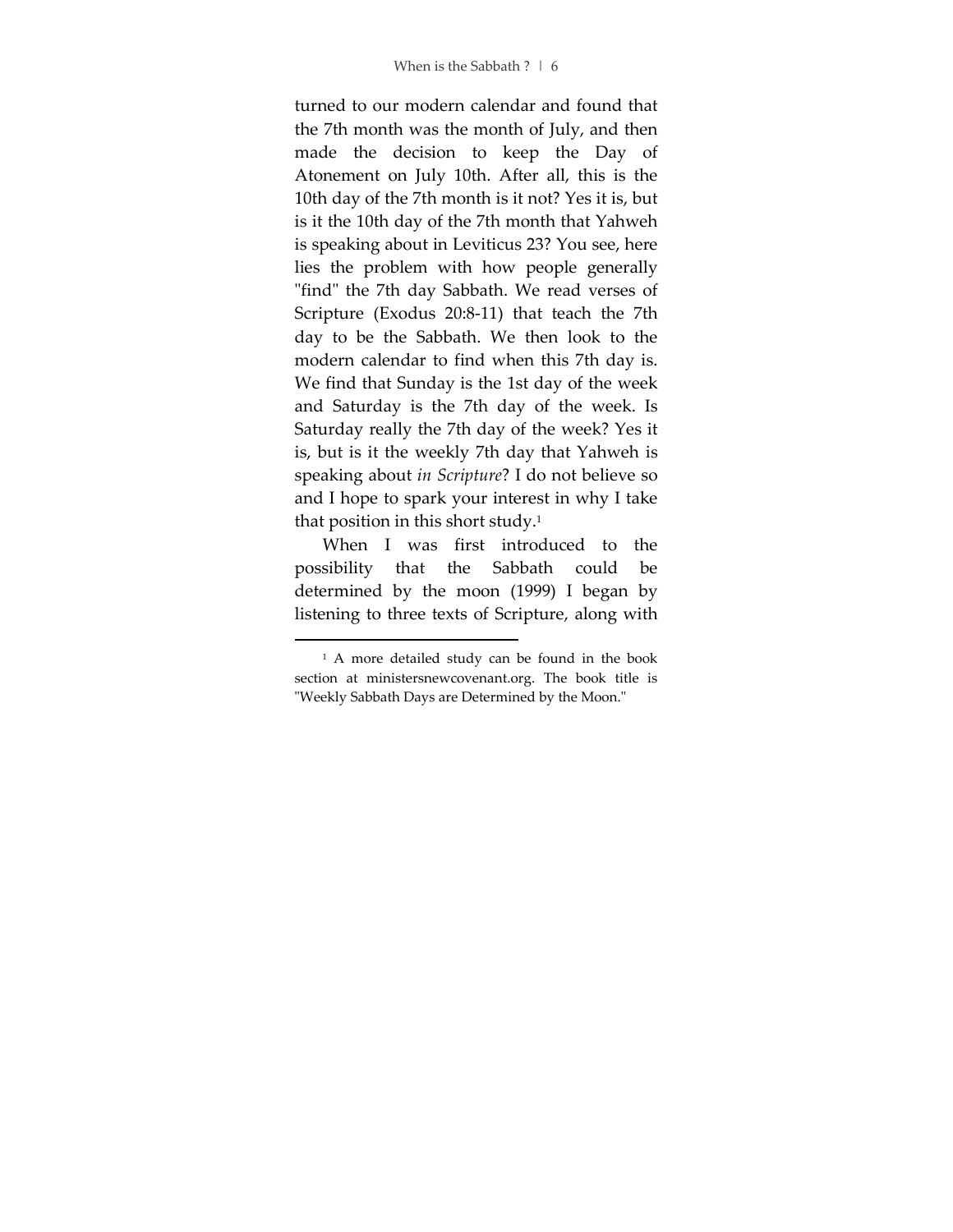a bit of commentary given to me about these texts.

> Then (the) Mighty One said, Let there be lights in the expanse of the sky to separate the day from the night. They will serve as signs for festivals and for days and years. They will be lights in the expanse of the sky to provide light on the earth. And it was so. (The) Mighty One made the two great lights —the greater light to have dominion over the day and the lesser light to have dominion over the night —as well as the stars. (The) Mighty One placed them in the expanse of the sky to provide light on the earth, to dominate the day and the night, and to separate light from darkness. And (the) Mighty One saw that it was good. Evening came and then morning: the fourth day. (Genesis 1:14-19)

He made the moon to mark the festivals; the sun knows when to set. (Psalm 104:19)

Yahweh spoke to Moses: Speak to the Israelites and tell them: These are My appointed times, the times of Yahweh that you will proclaim as sacred assemblies. "Work may be done for six days, but on the seventh day there must be a Sabbath of complete rest, a sacred assembly. You are not to do any work; it is a Sabbath to Yahweh wherever you live. (Leviticus 23:1-3)

When these three texts were shown to me I was already very familiar with each of them. I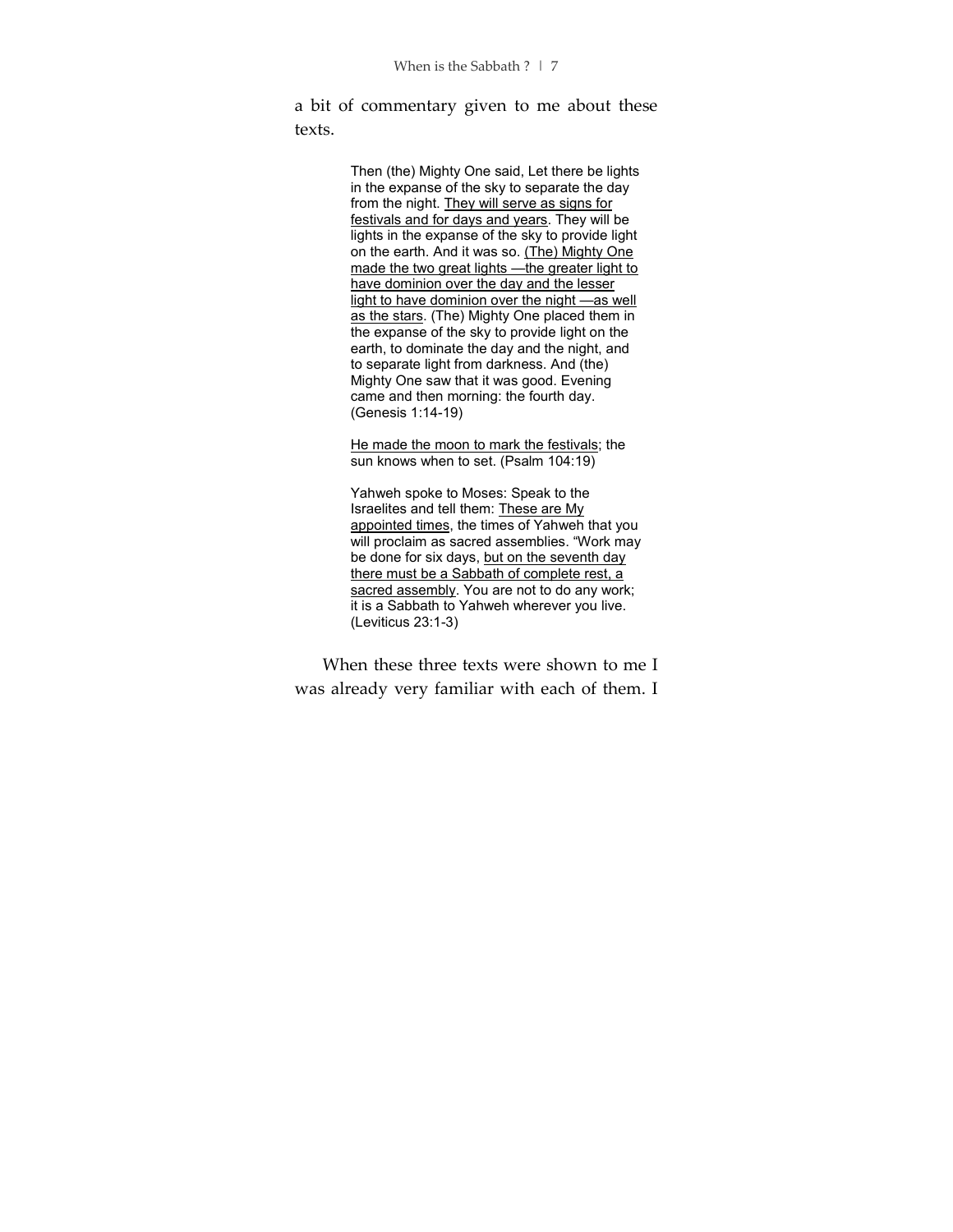was at that time a Sabbath keeper, a New Moon keeper, and an annual Feast keeper.<sup>2</sup> I had myself witnessed to others about these setapart times by showing them the passages of Genesis 1:14-18 and Psalm 104:19. The King James Version of these two texts uses the word "seasons" in each, and the underlying Hebrew word is *moedim*, which is translated as "festivals" in the Holman Christian Standard Bible. This Hebrew word refers to an appointment, fixed time, festival, or season. When we read the Genesis passage we get a brief overview of how time is to be properly reckoned. It is to be determined by the greater and lesser lights (the sun, moon, and stars (Psalm 136:7-9; Jeremiah 31:35). Yahweh set these heavenly lights in the sky so that man would be able to calculate periods of time. Periods like days, weeks, months, and years, as

<sup>2</sup> Bible students are generally aware that there are three major annual festivals celebrated in Scripture. Less known is the monthly celebration named the *day of the New Moon*. I would encourage you to get a concordance and look up the words "New Moon." Take time to study every passage in Scripture that uses these words. You may also visit the article section of our website where you will find a study titled, "How Holy is the New Moon?"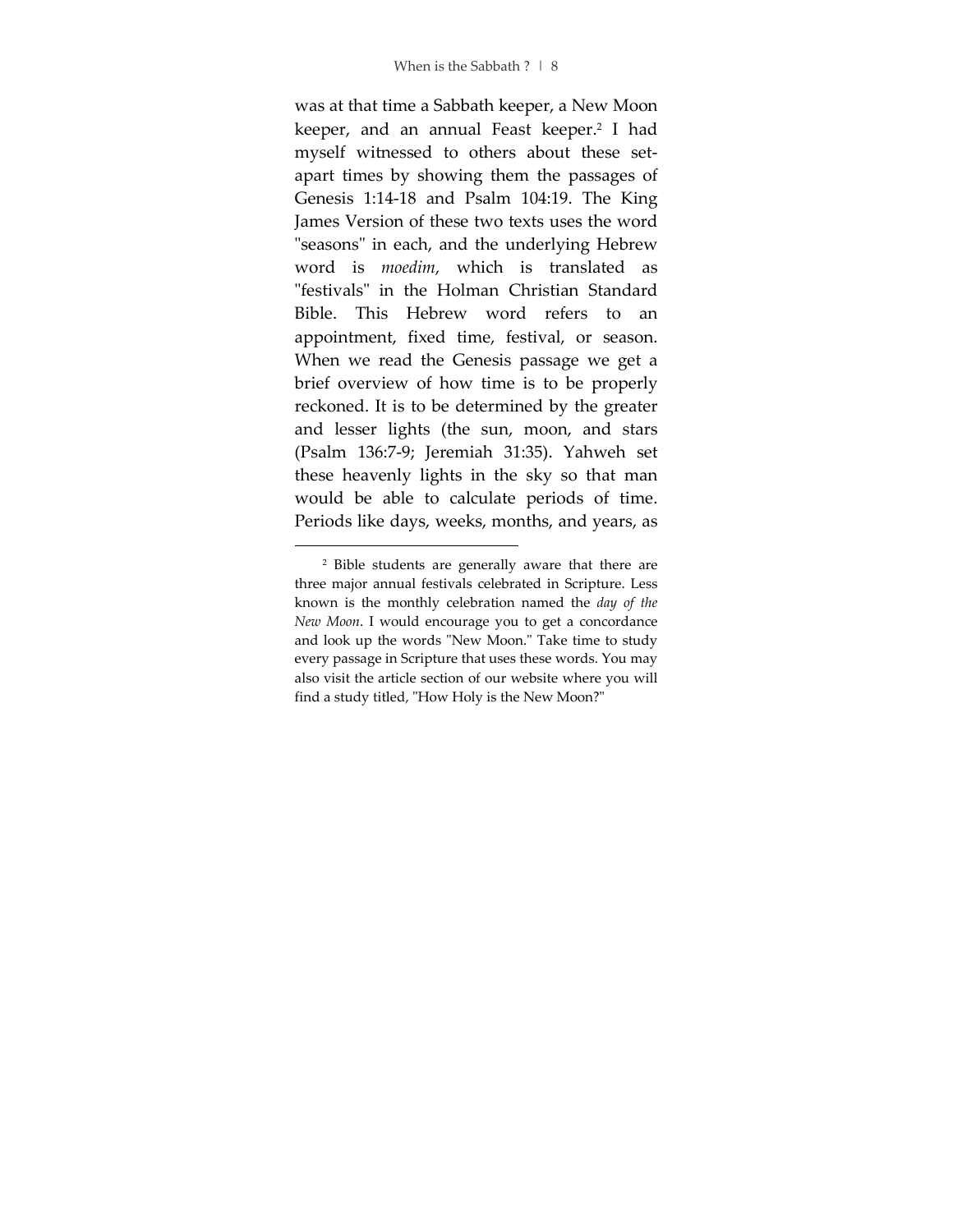well as special periods like holy appointments; appointments where Yahweh would meet with His human creatures. The passage in Psalms helps us understand more about the specifics in Genesis by telling us that it is *the moon* that was appointed to determine the seasons, festivals, or *moedim* in Hebrew.

At that time in my life I knew of all this. I observed Passover and the Feast of Unleavened Bread by looking to the moon. I observed the New Moon (obviously) by looking to the moon. I realized that these set appointments of Yahweh could not be found by looking to my modern calendar that began in the wintry month of January. What I did not realize at that time in my life is that *the weekly Sabbath is a festival* of Yahweh as well. It is actually the very first festival of Yahweh mentioned in Leviticus 23, a chapter dedicated to the appointed times of our Creator. This is where Leviticus 23:1-3 surprised me. I remember reading it over and over and coming to the realization that the Sabbath was the first appointed time mentioned in the chapter. I still remember thinking to myself that day, "If I keep all the other festivals of Yahweh by the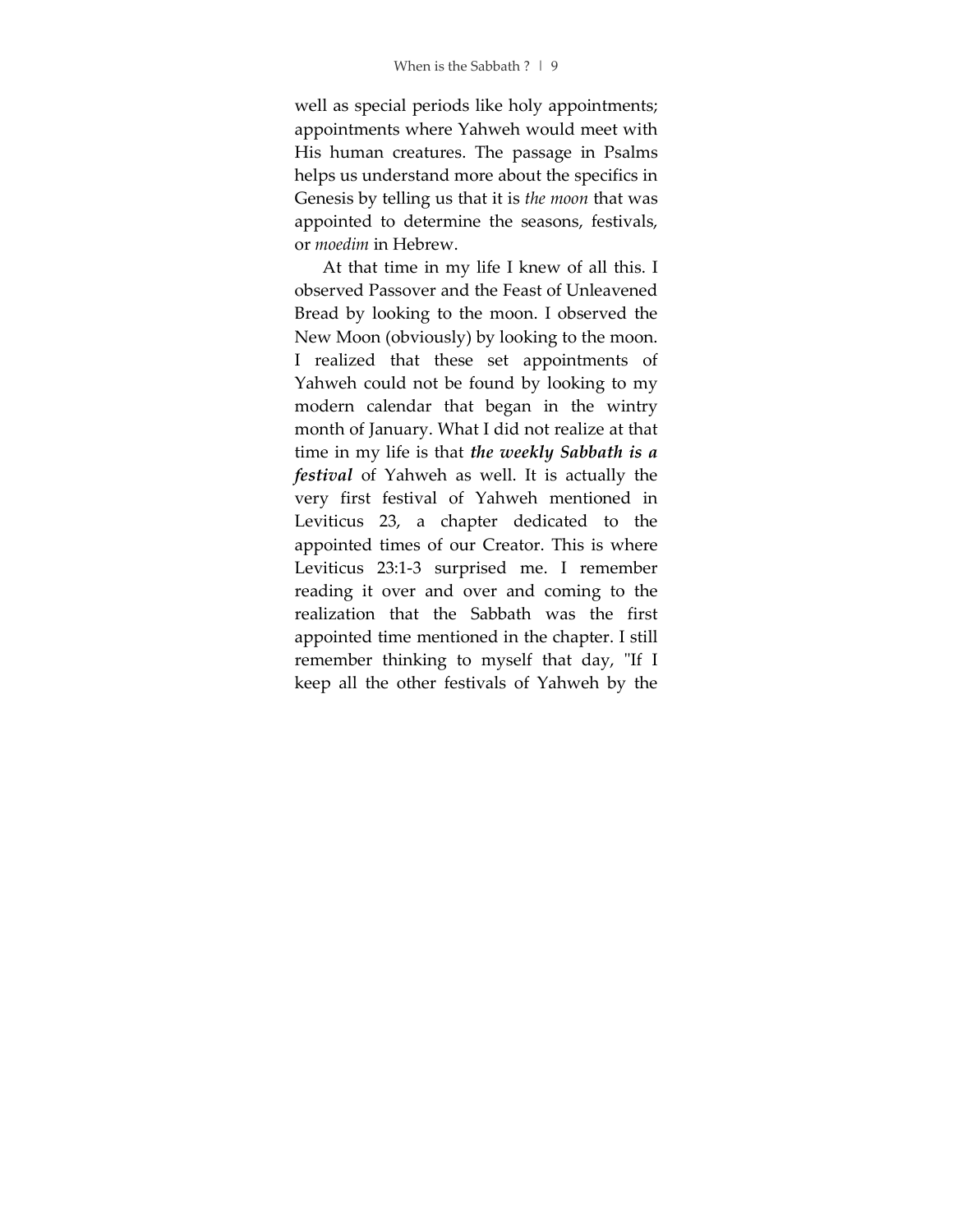moon, why do I not keep the primary festival, the Sabbath, by the moon?"<sup>3</sup>

I was blessed at that time to already understand and celebrate the day of the New Moon as a sanctified day. It helped me greatly in understanding this next piece of information I am going to share with you.

After looking over these three Scriptures I was then directed to another passage that I was familiar with, Ezekiel 46:1.

> This is what the Lord Yahweh says: The gate of the inner court that faces east must be closed during the six days of work, but it will be opened on the Sabbath day and opened on the day of the New Moon.

This was one of the verses, about a year prior to my encounter with the "lunar Sabbath,"<sup>4</sup> that caused me to realize that I

<sup>3</sup> I believe the Sabbath is listed at the "head" of all the remaining festivals in Leviticus 23 because it is the primary commandment upon which all the other appointed times hang.

<sup>4</sup> The method of observing the Sabbath by the lunar cycle has come to be termed the "lunar Sabbath." I do not really have any problem with this term, but this method of Sabbath observance should be referred to as "the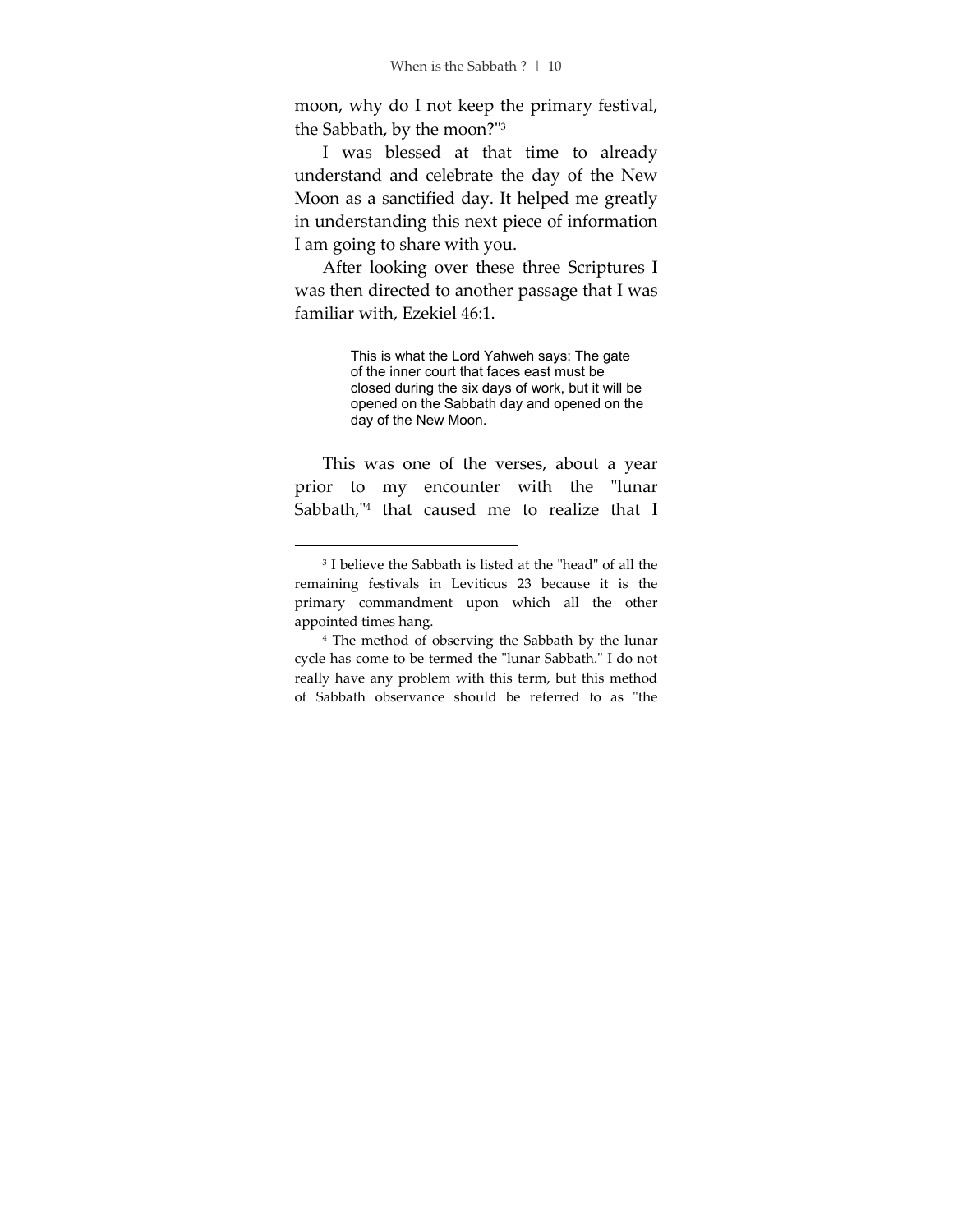needed to be setting the New Moon day apart as a special, no work day to Yahweh. I knew other brothers and sisters in the faith that *recognized* the New Moon, but this only consisted of them determining when the New Moon would be and then going about their regular, daily routine. The passage here in Ezekiel was one of many that persuaded me to do more than just recognize the New Moon. What did I do? In about the middle of 1998 I began to have a special worship service on the day of the New Moon and I refrained from gainful, commercial employment as well (Amos 8:5).

As I read this text in Ezekiel over and over, my spiritual eyes began to open. I was already keeping the New Moon but I was keeping it *during* one of the six working days. In other words I would keep the Sabbath on Saturday and then sometimes a New Moon would come in on a Tuesday, and I would keep the New Moon on a Tuesday which was one of my six working days. As I read Ezekiel 46:1 time and

<u>.</u>

Sabbath" as it is in Scripture. The reason many call it the "lunar Sabbath" is to differentiate it from the "Saturday Sabbath" so prevalent in Sabbatarian groups today.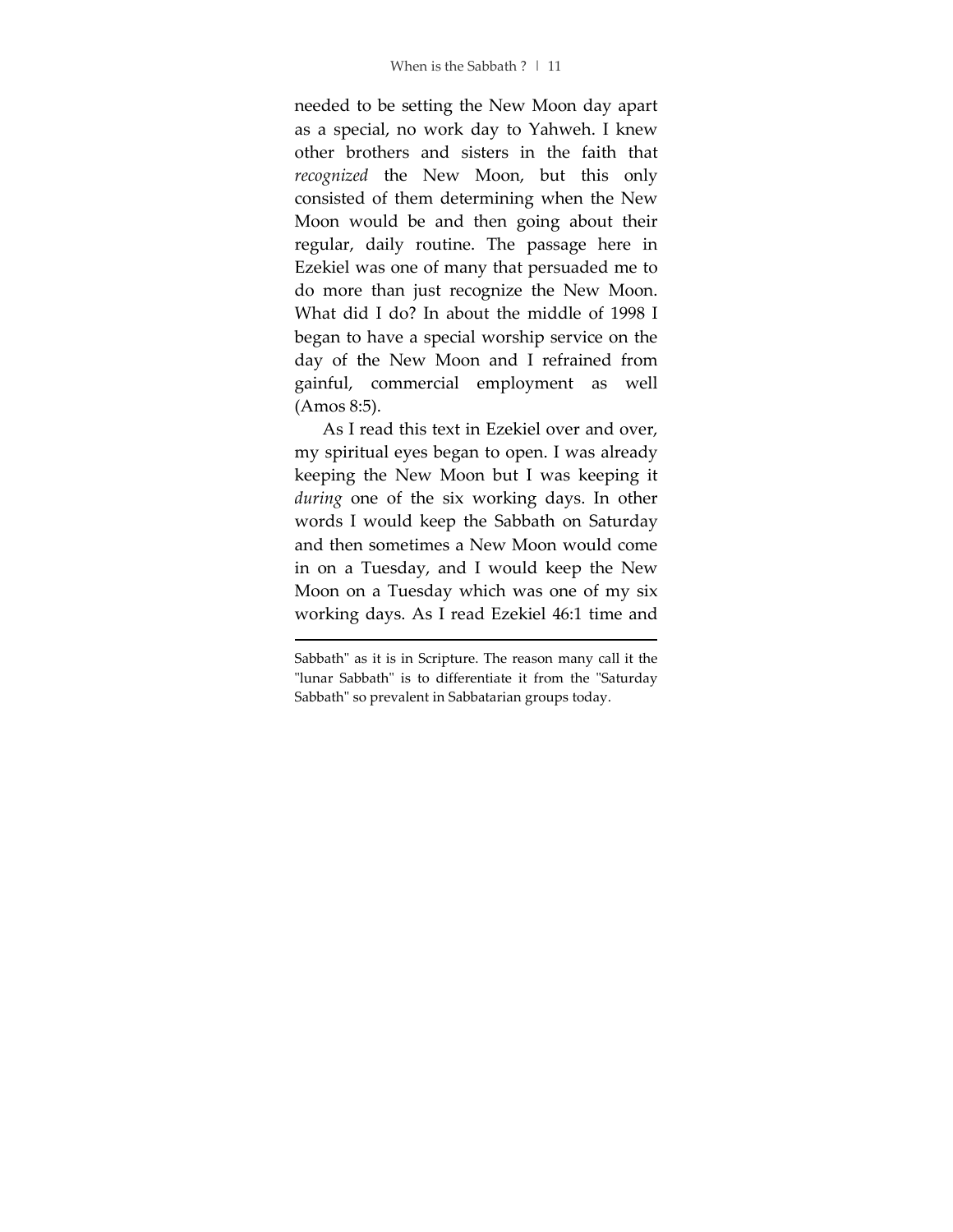time again, I began to see that the New Moon was separated from the six working days *in the exact same context as the weekly Sabbath*. This is my point. All Sabbatarians agree that the weekly Sabbath can never fall on one of the six working days; it is an impossibility. Well, the New Moon is mentioned in the exact same sentence as the weekly Sabbath here, disassociated from the six working days. This means that the New Moon, like the Sabbath, cannot fall on one of the six working days. Needless to say this placed a huge "kink" in my way of doing things at that time. How could the Sabbath be on Saturday if neither the New Moon or the Sabbath could fall on one of the six working days? It wouldn't work, and I knew this first hand because I kept many New Moons on various days of the current week.

After looking at all of these texts, a proposition was shared with me. It went like this. The New Moon begins the Scriptural month and it is not one of the six working days. After the day of the New Moon you begin to work for six days. After working for six days you then rest on the seventh day Sabbath. This is done four times in a month (4x7=28) and this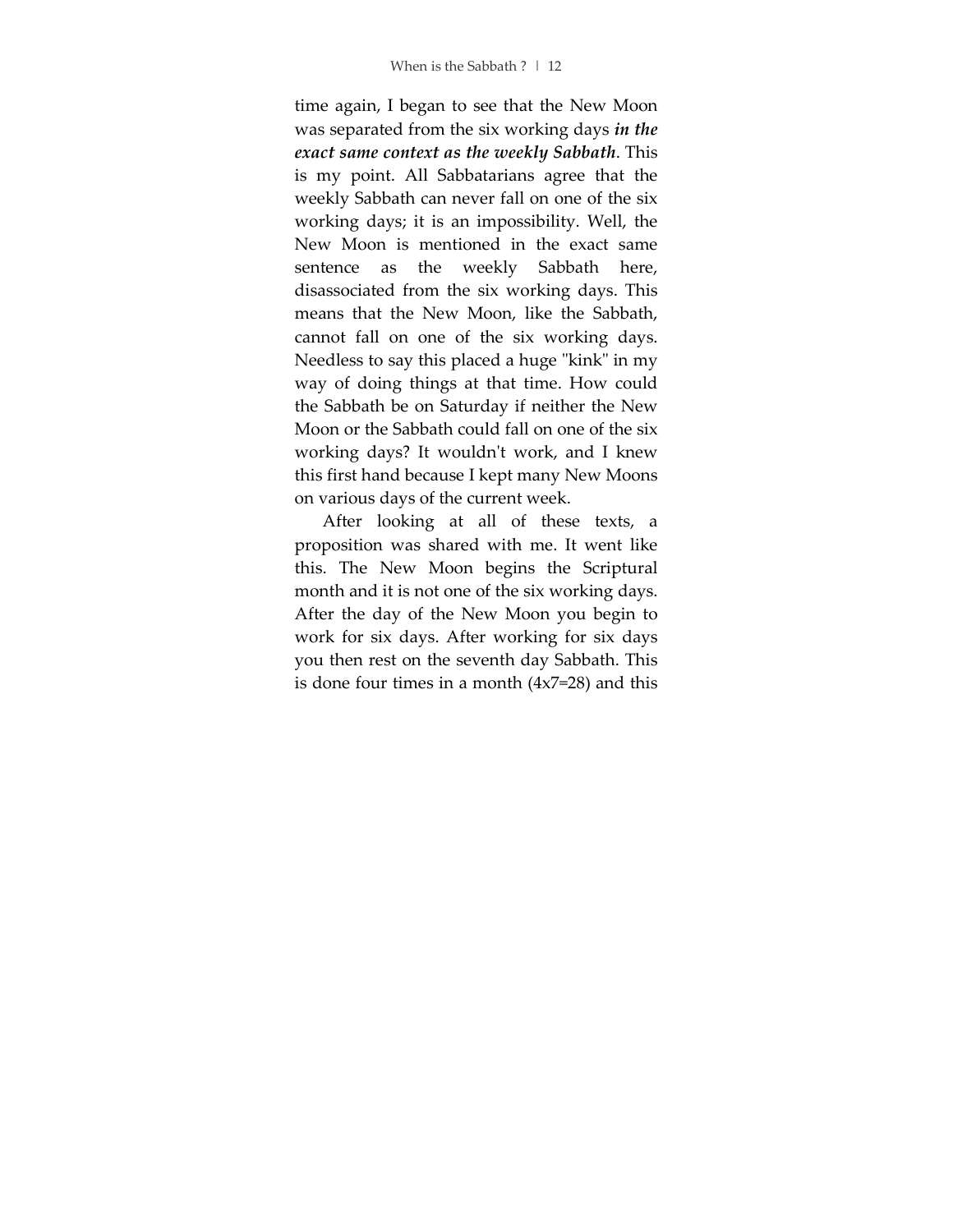brings you back to the day of the New Moon again. The scenario looks like this:

- Day 1 | New Moon
- Day 2 7 | Working Days
- Day  $8$  | Sabbath<sup>5</sup>

|             | З  |    |    | n  |    | 8  |
|-------------|----|----|----|----|----|----|
| $\mathbf Q$ | 10 | 11 | 12 | 13 | 14 | 15 |
| 16          | 17 | 18 | 19 | 20 | 21 | 22 |
| 23          | 24 | 25 | 26 | 27 | 28 | 29 |

My immediate response was to wonder why the Sabbath day landed on day 8 instead of day 7. I remembered Exodus 20:8-11 which states that the 7th day is the Sabbath of Yahweh. This "problem" was soon resolved in my mind by recognizing that this 8th day was the 8th day of the *month* rather than the 8th day of the *week*. This method of Sabbath observance always yielded Sabbaths on the 7th day of each *weekly* period, but at the same time it yielded

<sup>5</sup> In the chart above the italicized number represents the day of the New Moon and the bold numbers represent the weekly Sabbaths.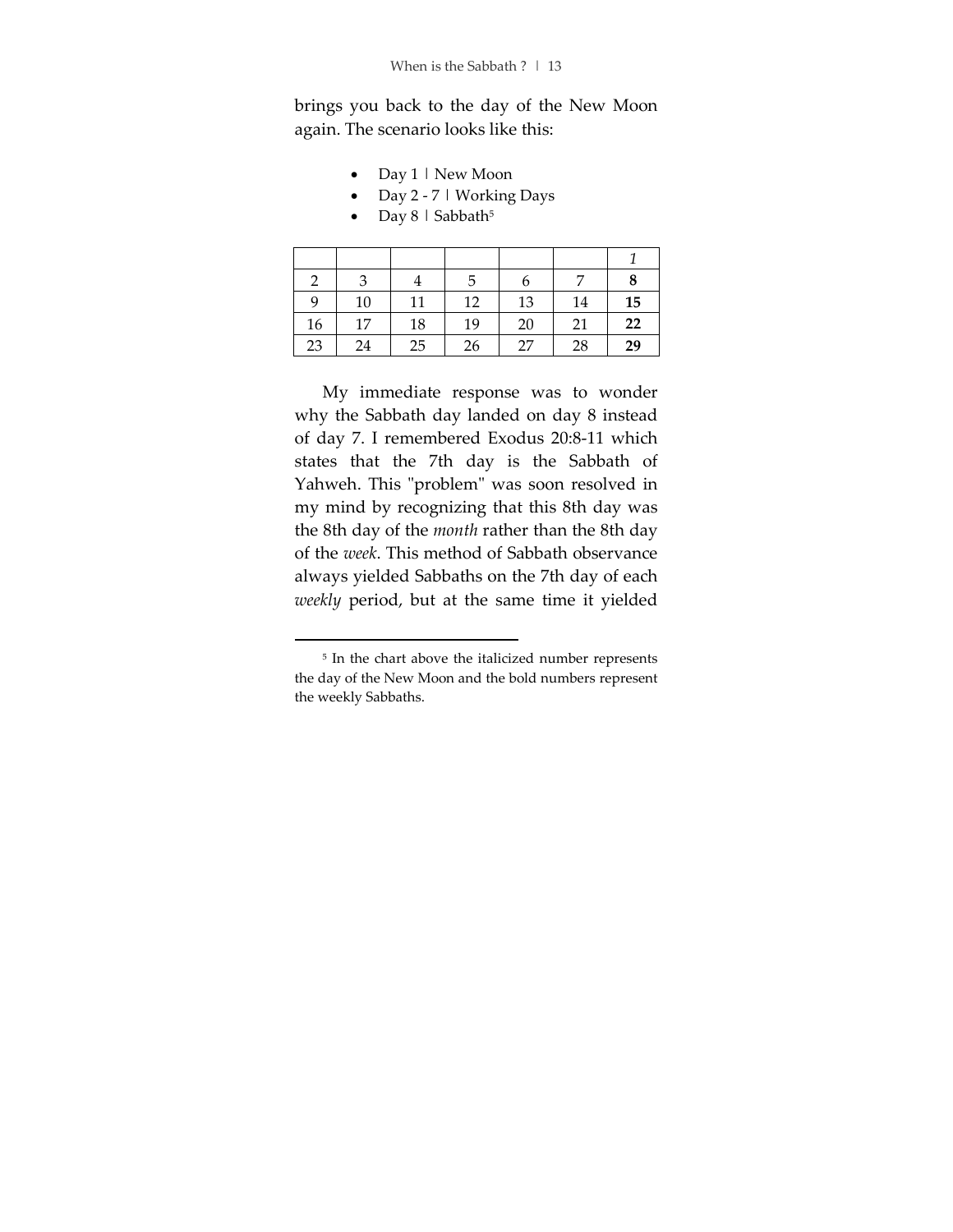Sabbaths on the 8th, 15th, 22nd, and 29th days of the *monthly* period. I also began to notice in studying the Scriptures that the day of the New Moon was *constantly* showing up beside the Sabbath day. Scriptures like 2 Kings 4:23, Amos 8:5, Isaiah 66:22-23, Ezekiel 46:1-3, Colossians 2:16, among others<sup>6</sup> mentioned the New Moon and Sabbath together. This seemed to be another "piece to the puzzle."

As I pondered upon this I began to reason and meditate about some things in my head, thinking much about calculating time naturally. Anyone who has a background in the Biblical calendar acknowledges that the year does not begin in January (the middle of winter), the month doesn't begin arbitrarily, consisting of 31, 30, 29, or 28 days, and that the day doesn't begin at midnight. If the year, month, and day can be found solely by Yahweh's natural calendar, why not the week and in turn the Sabbath? I found in nature a phenomenon in the cycle of the moon. The moon begins at the new moon and then approximately 7 days later

<sup>6</sup> 1 Chronicles 23:31; 2 Chronicles 2:4; 8:13; 31:3; Ezra 3:5; Nehemiah 10:33; Isaiah 1:13-14; Ezekiel 45:17; Hosea 2:11.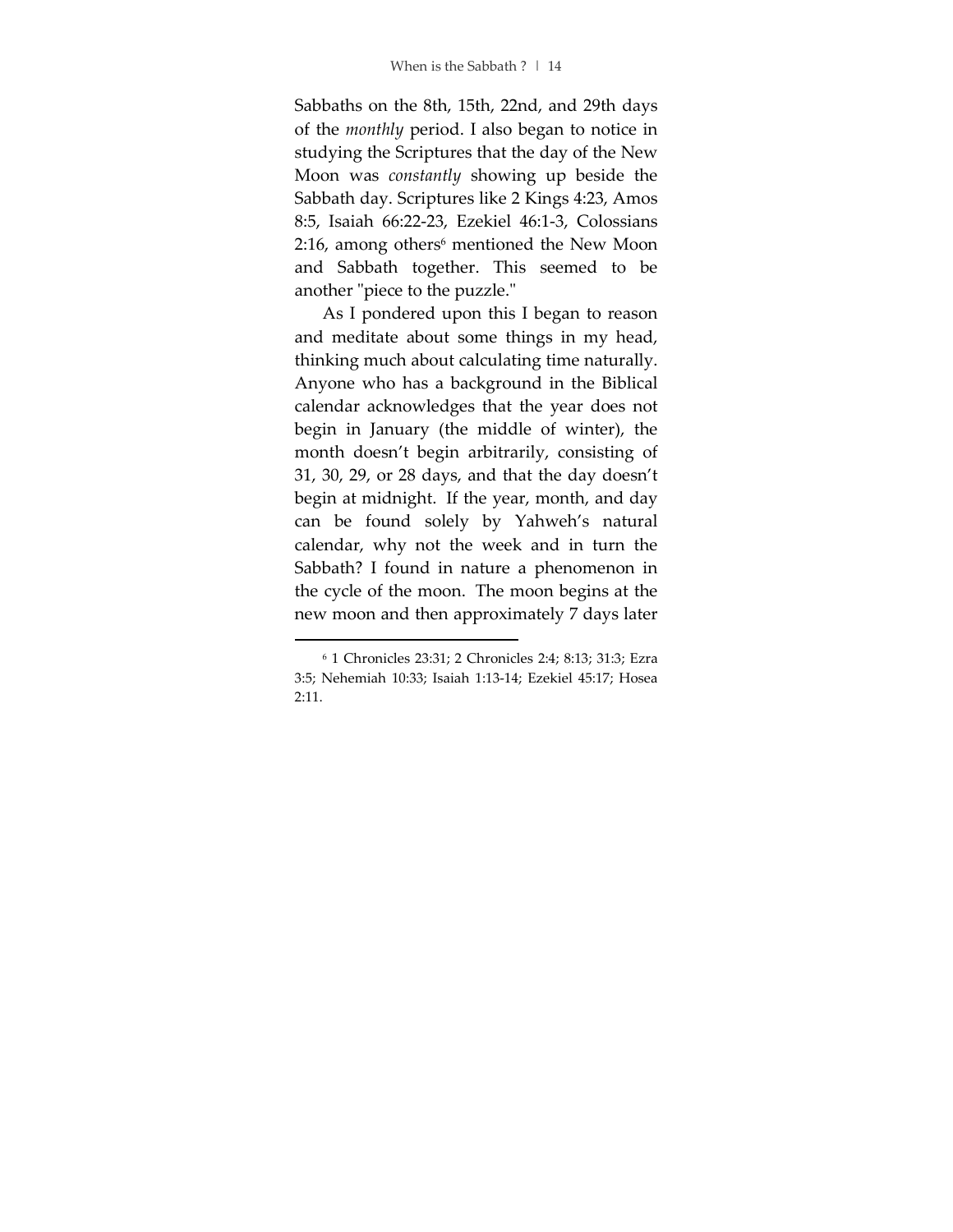(7.3) builds to a half orb, followed by a full moon in seven more days, then down to a waning half in another seven days, followed by a final sliver seven days later. I believe it to be no coincidence that Yahweh timed the moon to phase in these intervals. The Bible does tell us that nature itself teaches principles in life (Romans 1:26-27; 1 Corinthians 11:15).

After this I was shown the great chapter of Exodus 16, the chapter where the manna rained down from heaven to feed the Israelites in the wilderness. I was, once again, familiar with this chapter in Scripture, but I had never seen what I am about to relay to you now. The first verse of Scripture we walked through was this:

> The entire Israelite community departed from Elim and came to the Wilderness of Sin, which is between Elim and Sinai, on the fifteenth day of the second month after they had left the land of Egypt. The entire Israelite community grumbled against Moses and Aaron in the wilderness. (Exodus 16:1-2)

I had read this text several times before, but I never really noticed that the 15th day of the month was specifically mentioned. The specific days of the month are not mentioned that often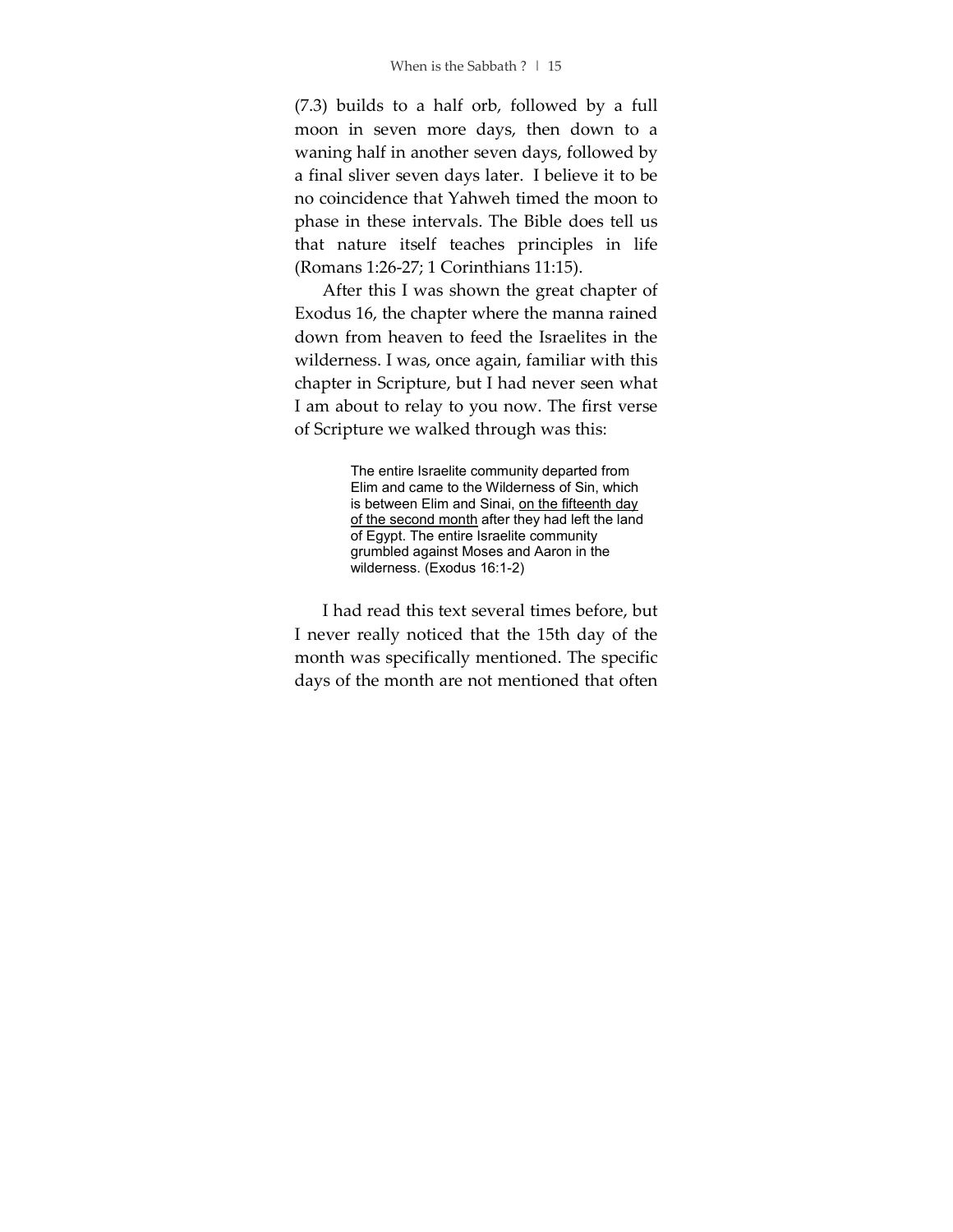in the Pentateuch unless there is something significant taking place. I began to see that it was no coincidence that here in a chapter about the weekly Sabbath, a day of the month, a day of the *moon*, was mentioned.

As I began to study Exodus 16 I saw that the Israelites grumbled against Moses and Aaron on the 15th day of the month. I also saw that after this grumbling they were promised manna for 6 days, beginning the next morning (Exodus 16:4-5, 8, 11-13). If the Israelites were grumbling on the 15th day of the month then that would mean that manna would begin the next morning, the 16th day of the month. The 16th would then be the 1st day of manna. Counting from the 16th would yield this:

```
1st day of manna = 16th 
2nd day of manna = 17th 
3rd day of manna = 18th 
4th day of manna = 19th 
5th day of manna = 20th 
6th day of manna = 21st
```
Counting the days of manna brings us to the 22nd day of the month/moon. This 22nd day of *the month* would be the 7th day of *the*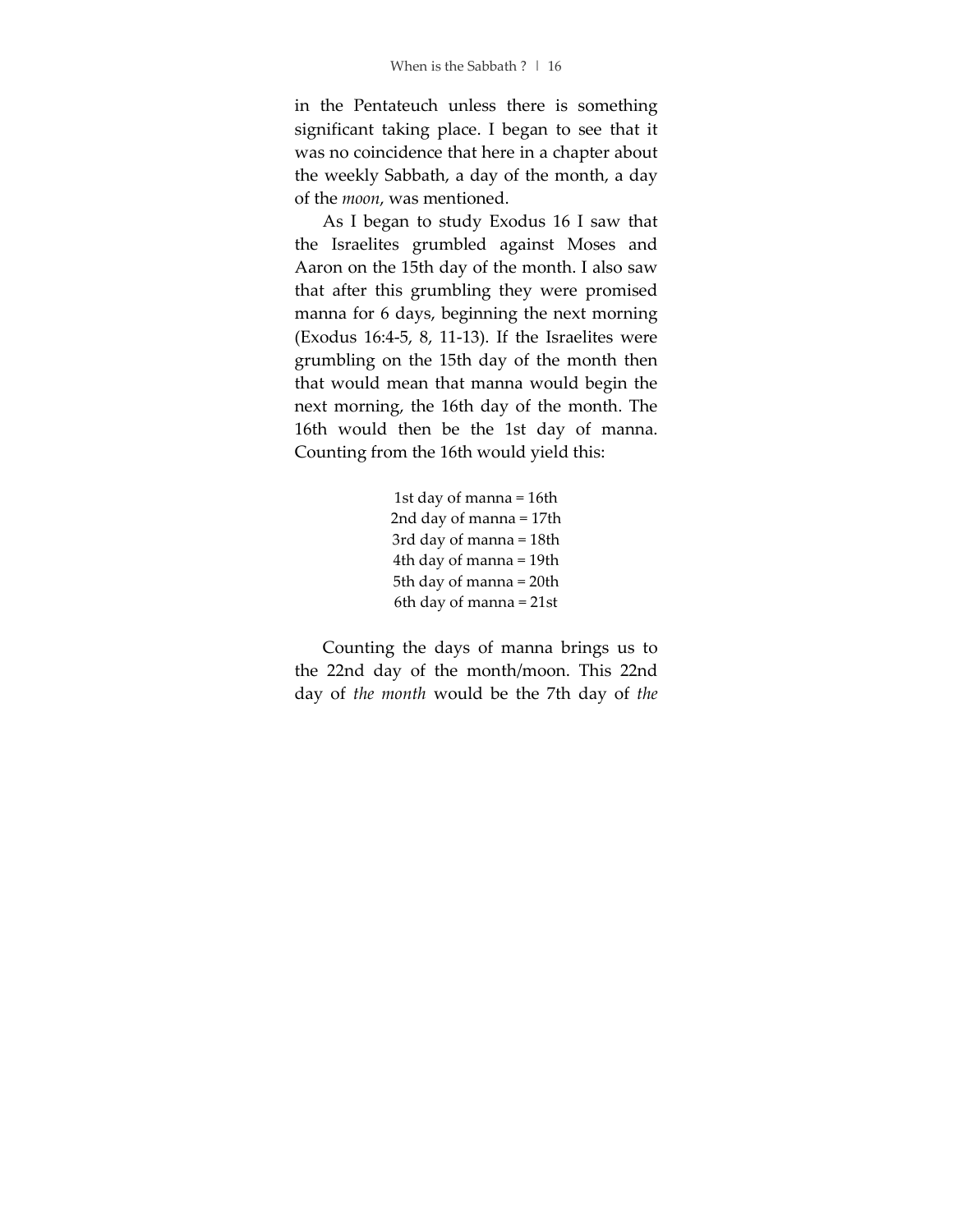*week*. The seventh day Sabbath that was mentioned directly after the sixth day of manna (Exodus 16:21-26). If the 22nd day of that month was the Sabbath, then counting backwards would make the 15th a Sabbath. This would in turn mean the 8th day of that month was a Sabbath as well. Counting forward yields a Sabbath on the 29th day of the month. Thus we have Sabbaths on the 8th, 15th, 22nd, and 29th days of the month. In this method, the New Moon day would not have to be counted as a working day, falling directly in line with what Yahweh said in Ezekiel 46:1. I thought to myself, "Could the weekly Sabbath really be determined by the moon?"

What was especially interesting about Exodus 16 is that it was a month that was not a festival month. What I mean is that the 2nd month on Yahweh's calendar is not a month in which annual festivals are commanded.<sup>7</sup> Therefore I couldn't say that the Sabbath fell on

<sup>7</sup> It is true that in Numbers 9 Yahweh made a provision for those who were unable to celebrate Passover in the 1st month to do so in the 2nd month. However, the 2nd month is an exception to the general rule. It is not a prescribed festival month.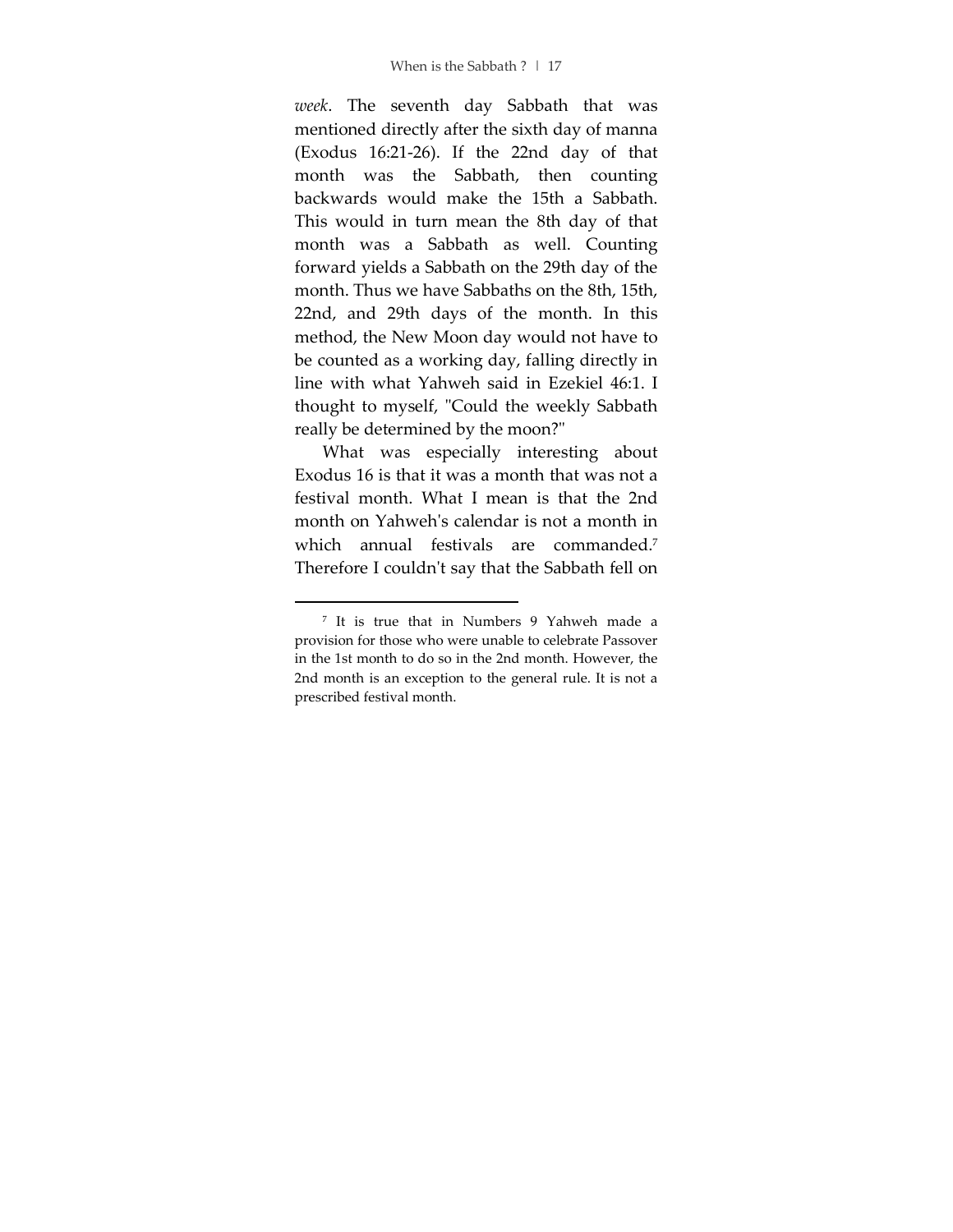the 15th because it was an annual Sabbath, like the first day of Unleavened Bread or the first day of Tabernacles. These were simply weekly Sabbaths or weekly *festivals*.

After this I was shown the instructions found in Numbers 29:12-38. In this text we have the instructions for all of the various offerings that were commanded by Yahweh to be offered during the Feast of Tabernacles. The first day of this Feast is the 15th day of the 7th month (Numbers 29:12). Yahweh instructs the Israelites concerning what to offer on this first day and He then continues to instruct them in the offerings for the second day, third day, fourth day, etc. Yahweh mentions that on the first day there is to be a sacred assembly, and it is not until what Yahweh calls the 8th day (Numbers 29:35) that He gives a commandment for another sacred assembly. If the first day is the 15th of the month, then the 8th day is the 22nd of the month, counting from the 15th.

This is significant because in these days there are no other commanded days of sacred assembly. This is also significant because these instructions were to be carried out *year after year*. These are not just instructions for one year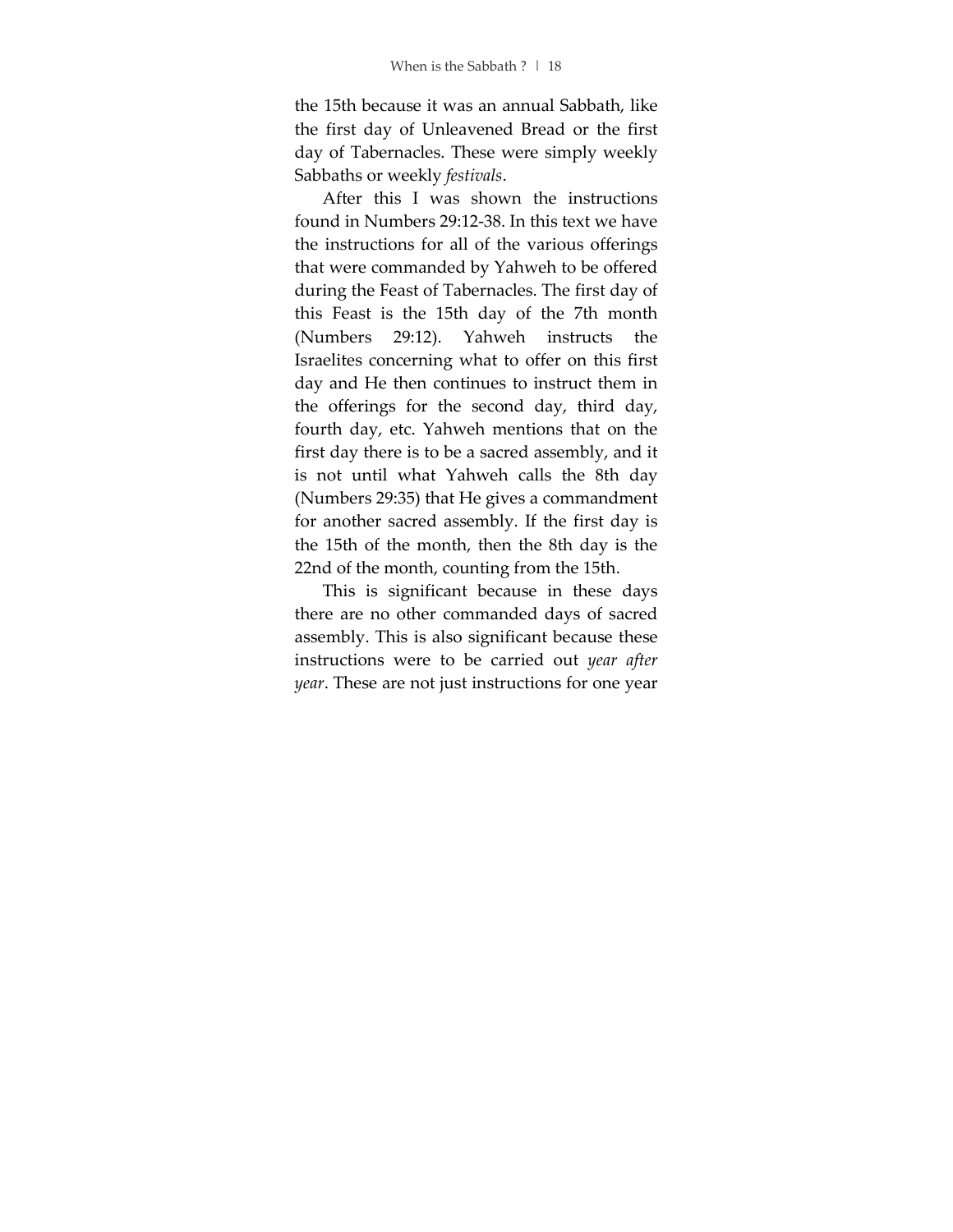but for all years. This was showing me that there did not exist any sacred assembly on days 16 through 21 of the 7th month. This would be impossible if the day I was keeping as Sabbath (Saturday) was really the Sabbath. According to these instructions in Numbers the weekly Sabbaths should always be on the 15th and 22nd days of the 7th month. I then thought to myself, "That would have to mean that counting backwards the 8th of the month was a Sabbath, and counting forward places the 29th of the month as a Sabbath."

You have probably guessed correctly that by this time my head was spinning with information. One of the first things that came to my mind after this was, "What about Genesis 1 and 2?" I asked myself this question seeing that in Genesis we had the very first count to the weekly Sabbath. The count began on day 1 and ended on day 7. I did not see a New Moon in this count, and to me this seemed like a problem if I was going to believe that the Sabbath count each month did not begin until after the day of the New Moon. I did not completely figure it out the day that "lunar Sabbaths" were introduced to me, but through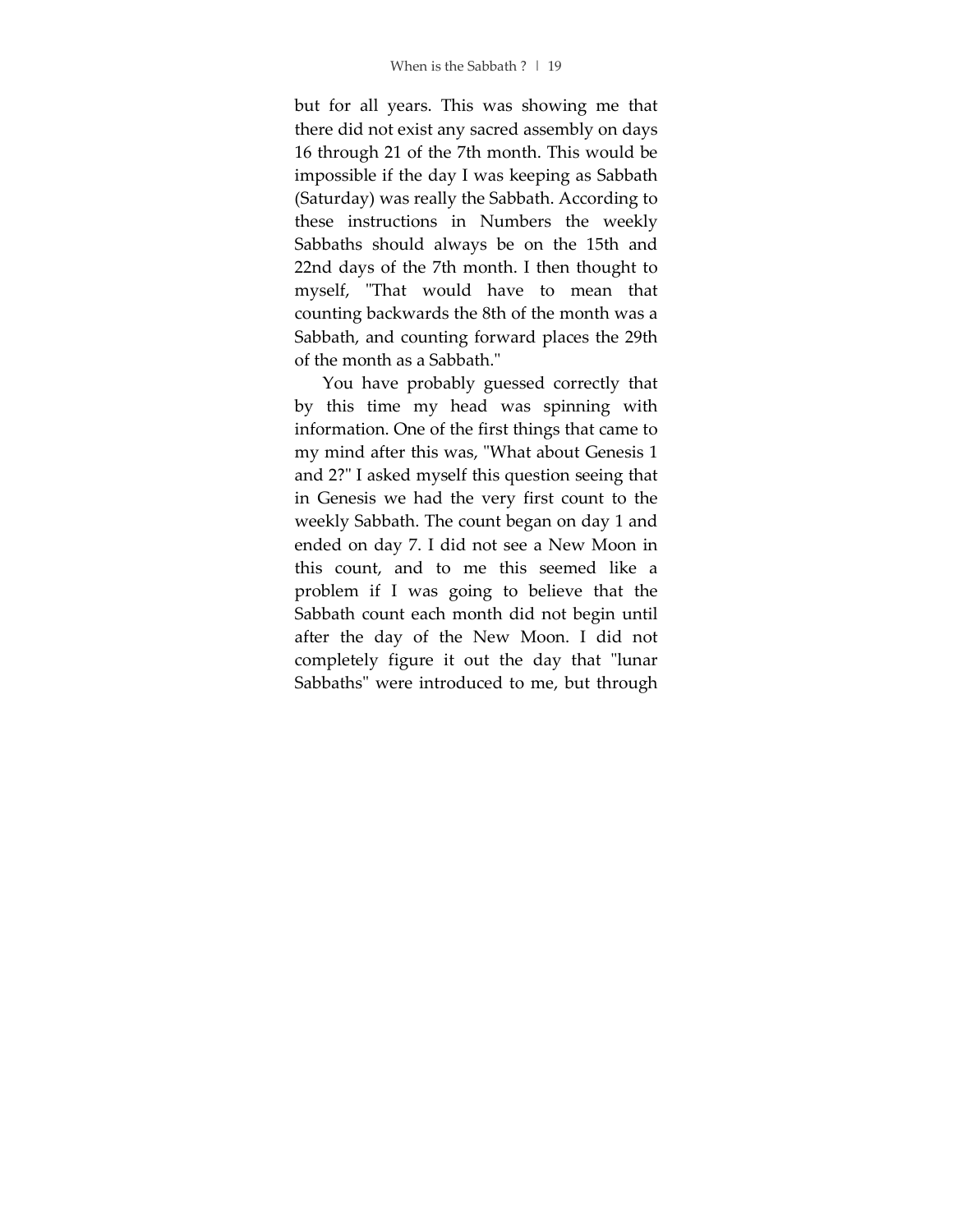continuing to study I found out that the creation of the heavens and earth (Genesis 1:1) actually took place *before* the first working day in Genesis.

Not only did it take place before the first working day, but it took place *on the New Moon*. I obtained this information by studying the instructions found in Leviticus 23:24 concerning what I then called the Feast of Trumpets. In Hebrew this day is termed *Yom Teruah* and a literal English translation of this day is *Day of Joyful Noise*. The word day in Hebrew (*yom*) literally means a space of time, and the word *teruah* refers to jubilation, noise, shouts, trumps, etc.

What was interesting to me was to read the instructions for this day in the Leviticus text. Yahweh said that this day was to be a memorial of *teruah*, a memorial of shouts or jubilation. What are we to memorialize on this day? In order to memorialize something, that something would have had to take place prior to its being memorialized. Furthermore, whatever took place prior to the memorial would have had to take place on the day of the New Moon seeing it was on the New Moon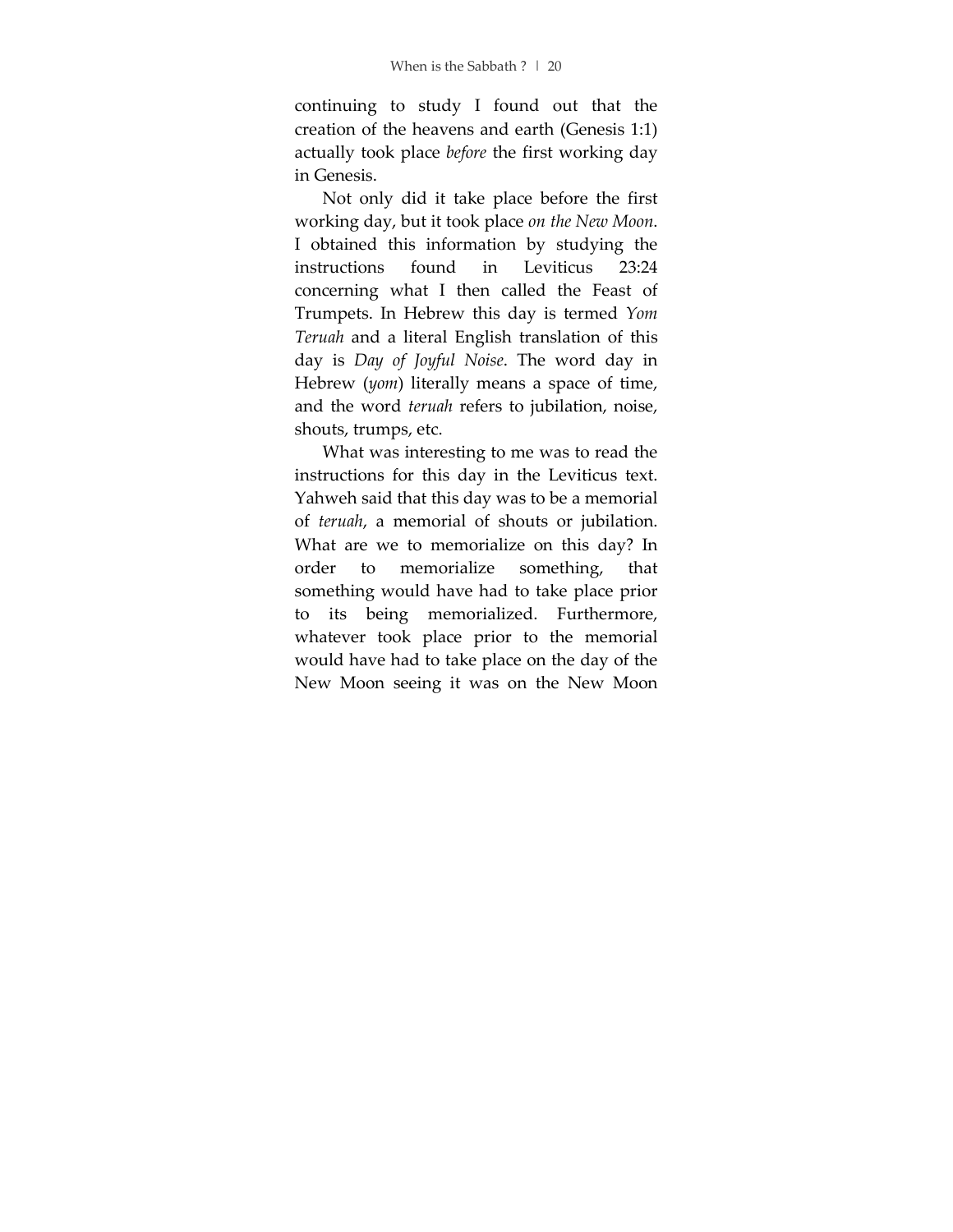that Yahweh wanted us to memorialize the *teruah*. 8 My study led me to the book of Job 38:1-7. In this text I found that Yahweh was answering Job's frustrated rant by asking him where he was when He (Yahweh) laid the foundations of the earth. In other words Yahweh was showing Job that he needed to trust in the Almighty Creator and he was not permitted to talk back to or question the working of the Most High. Yahweh's point was that Job was not there at the initial creation, so Yahweh was much mightier than Job. In this speech Yahweh mentions that as He was laying the foundations of the earth, the Sons of the Mighty One shouted for joy (Job 38:7). I knew that Sons of the Mighty One in Scripture were often angelic beings (Genesis 6:1-4; Job 1:6; 2:1), so this was showing me that the angels were there, but Job was not. When I looked up the word "shouted" in Job 38:7 I found that it was

<sup>8</sup> Yahweh's festivals are always kept or memorialized on the day they were initially instituted. For example we keep both the Feast of Unleavened Bread and the Feast of Tabernacles beginning on the 15th day of a month because it was on the 15th day of the month that the Israelites were released from Egyptian bondage.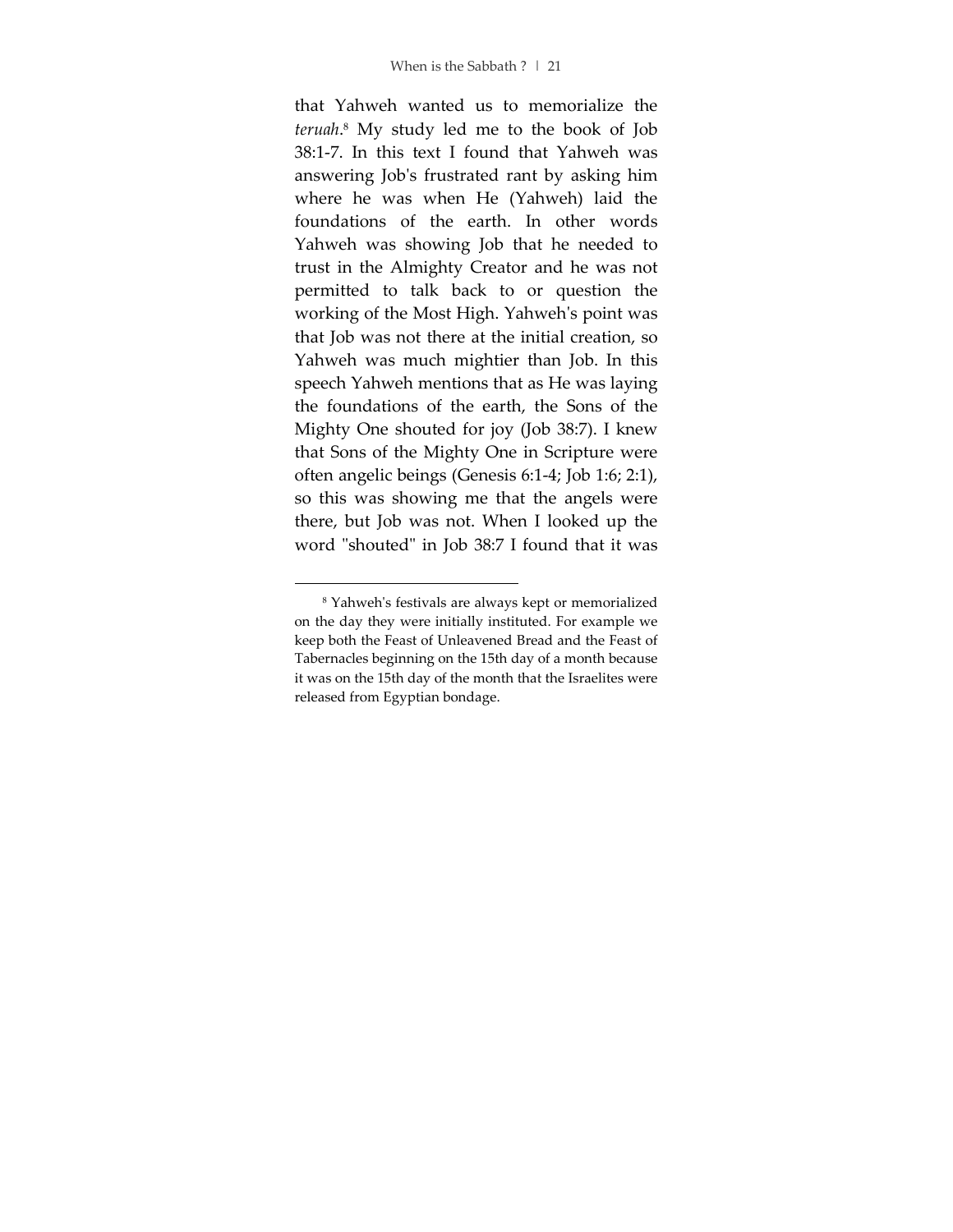the Hebrew word *ruah*, which is a word closely related to *teruah*. The angels shouted for joy and applauded the handiwork of Yahweh, and this took place on the New Moon! This is why Yahweh gives the memorial of this occurrence to be on the New Moon.

I began to see how that the 7th month (Leviticus 23:24) was a replica of that first time period in Genesis 1. You had "in the beginning" (Genesis 1:1) which was a space of time correlating to what we call the New Moon. After the New Moon you had Yahweh working or *advancing upon* His creation for 6 days and then resting the 7th day. This is the 7th day of the *week*, but the 8th day counting from the space of time called "in the beginning." I soon began to relate this mention of "in the beginning" with the similar statements in the Hebrew Scriptures of "in the beginning" of your months" (Numbers 10:10; 28:11).

I was thankful at this point that I could harmonize *everything* Genesis had to teach me. I knew that Yahweh said the heavenly lights were to be for His calendar (Genesis 1:14-18) but now I was beginning to see how the 7th day Sabbath was determined by the great lights. I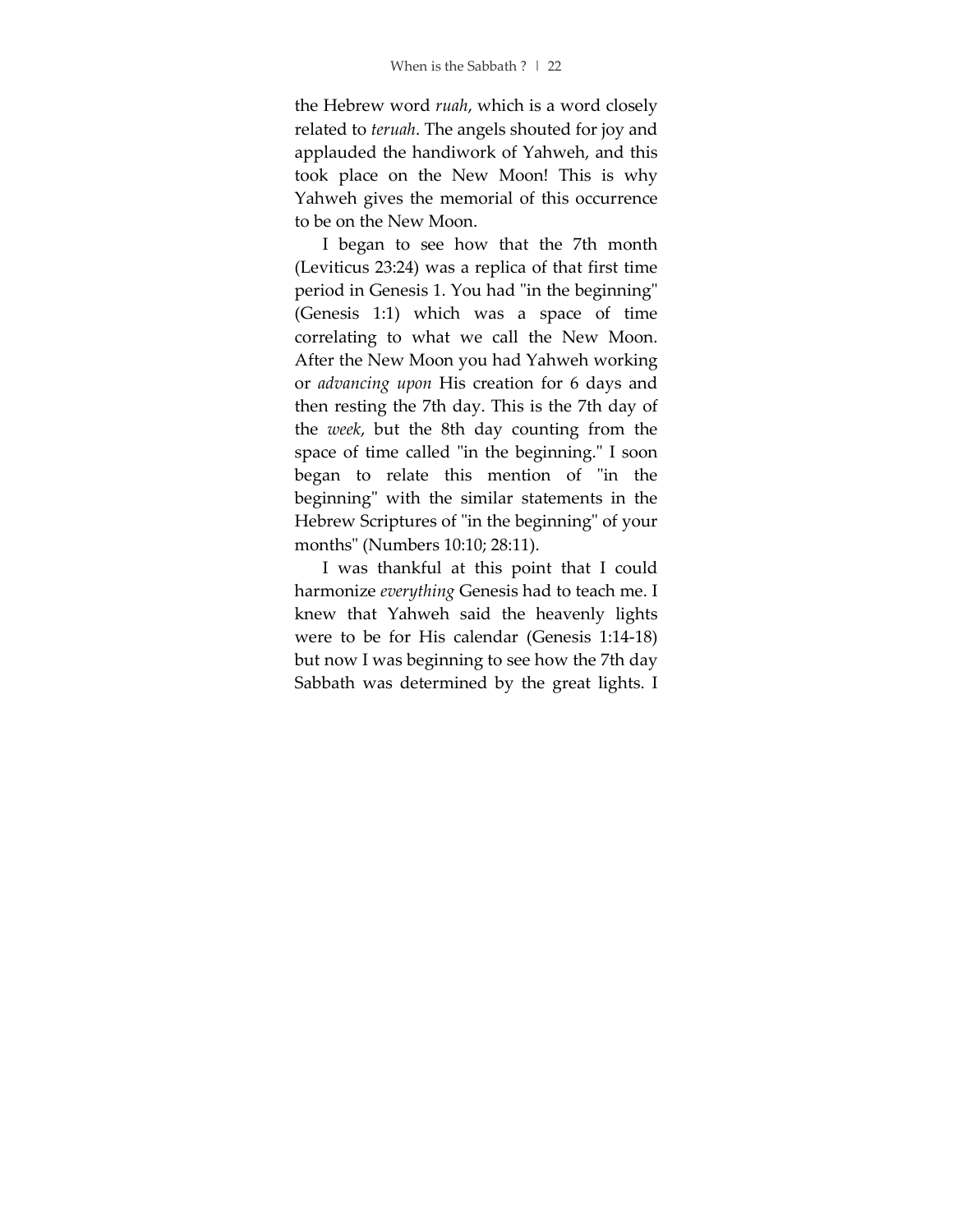was seeing how that the sun, moon, and stars were not *created* on the 4th day, but rather were created "in the beginning" as part of the heavens (Psalm 8:3; 148:1-6).<sup>9</sup> Yahweh rather *appointed* the lights in the heavens on the fourth day. Psalm 104:19 tells us (KJV) that Yahweh *appointed* the moon for seasons. When did He appoint the moon? It would have to be on the fourth day (Genesis 1:14-18). It is interesting to note that the same word translated *appointed* in Psalm 104:19 (KJV) is translated *made* in Genesis 1:14. The same Hebrew word is used in both cases (*asah*), in spite of two different English translations.

I soon came across the 7 consecutive marching days around the city of Jericho (Joshua 6:2-4). I had always wondered why Yahweh would have commanded an *offensive* march around the walls of Jericho on the

<sup>9</sup> I also later in my studies found that Yahweh considered the heavens as part of His heavenly tabernacle (Psalm 19:1, 6). I found in interesting that Yahweh constructed His heavenly tabernacle on the New Moon, and He also instructed Moses set up the earthly tabernacle, *a copy of the one in heaven* (Exodus 25:40; Hebrews 8:5) on the New Moon (Exodus 40:1, 17).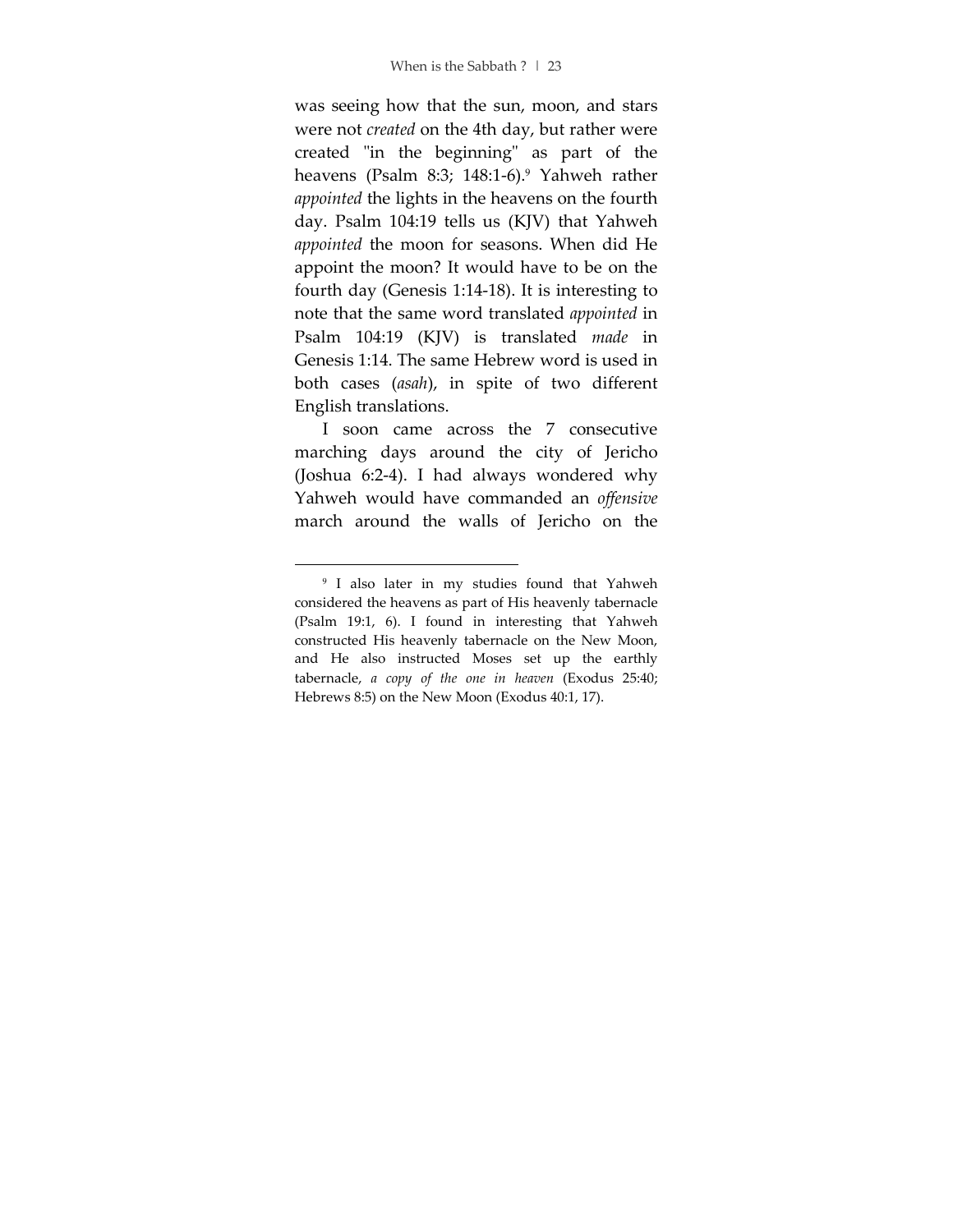Sabbath day. If the march was for 7 consecutive days then the Israelites would have had to march around the city on the Sabbath, that is, unless the Sabbath did not always come on consecutive 7 day intervals. I knew there were travel restrictions on the Sabbath (Exodus 16:27; Acts 1:12), but I always reasoned that the Jericho March must have been an exception to the rule. It bothered me though because this was not *defensive* action by the Israelites. This was *offensive* action, *commanded* by Yahweh.

However, if the Sabbath was to be counted towards, after celebrating the New Moon each month, then it was possible for the Israelites to march around Jericho for seven consecutive days without marching on the weekly Sabbath.

Further study led me to the book of Jasher 88:14 (mentioned in Joshua 10:13 and 2 Samuel 1:18). Jasher tells us that the march around Jericho began on the New Moon! If the New Moon was day 1 of the march then day 7 of the march would have been on the 7th day of the month. This would place day 8 of the month (7th of the week) as the weekly Sabbath on which no offensive marching would have had to take place.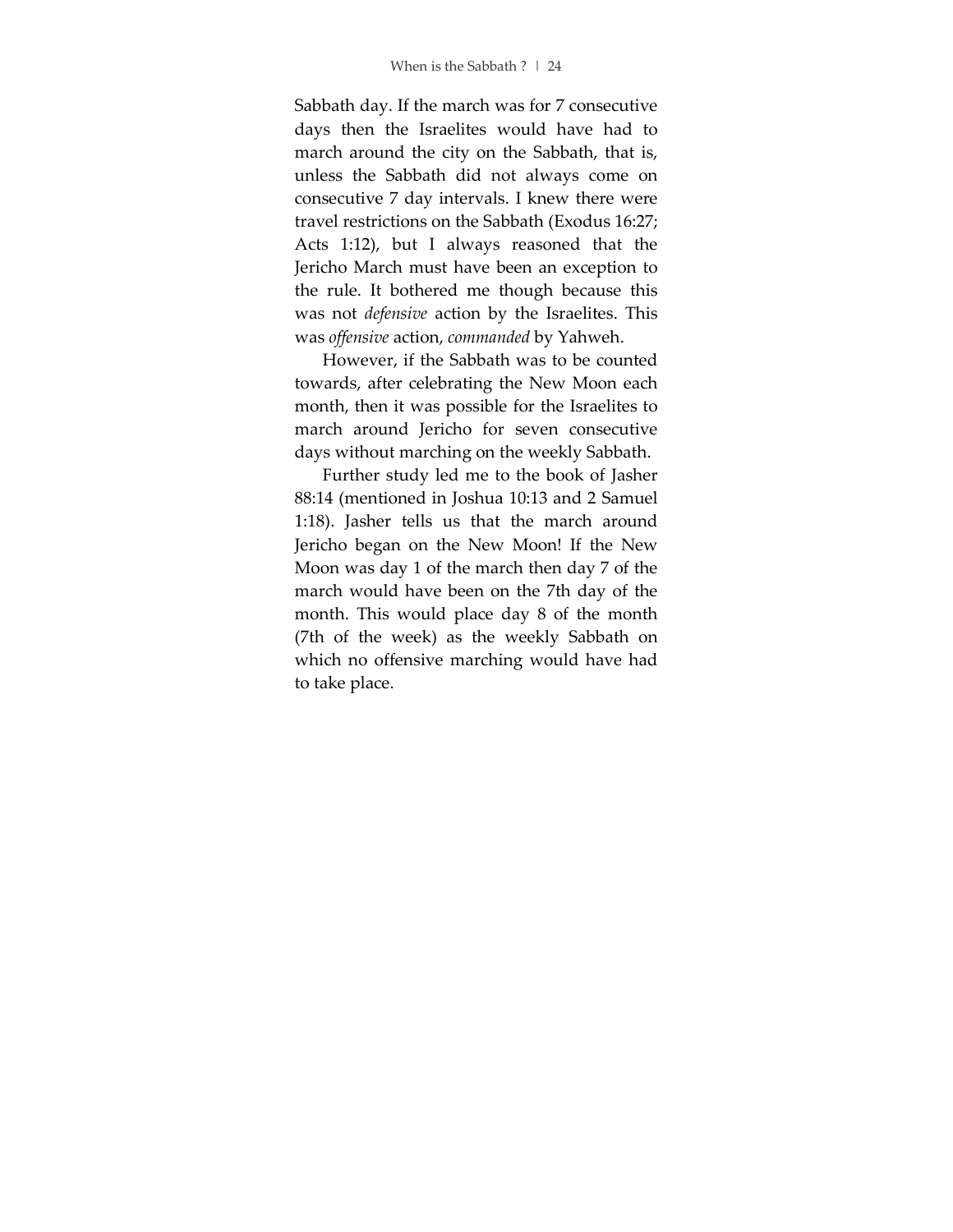Something else I found in my studies dealt with the Sabbath of Leviticus 23:11. Here the Priest is instructed to wave the sheaf of the first fruits (of the barley harvest) on the morrow after the *Sabbath*. This begins the count to what is called Pentecost in the Apostolic Scriptures (Acts 2:1). I was very familiar with the debate amongst feast-keepers concerning what Sabbath was being spoken of in this text. Some said it was the 15th of the first month (Abib) while others said that it was the weekly (Saturday) Sabbath that falls within the Feast of Unleavened Bread. When you consult the Greek Septuagint (LXX) there is only one of these two choices that will fit. This is because the Septuagint text reads that the sheaf is to be waved *on the morrow of the first day* instead of reading *the morrow of the Sabbath*. The first day (Leviticus 23:11, LXX) is none other than the first day of the Feast of Unleavened Bread mentioned in Leviticus 23:6-7. Therefore, according to the Septuagint, the sheaf was to be waved on the 16th day of the first month. The interesting thing about this is that if we believe the Septuagint, but at the same time believe the Hebrew text (the morrow after the Sabbath), we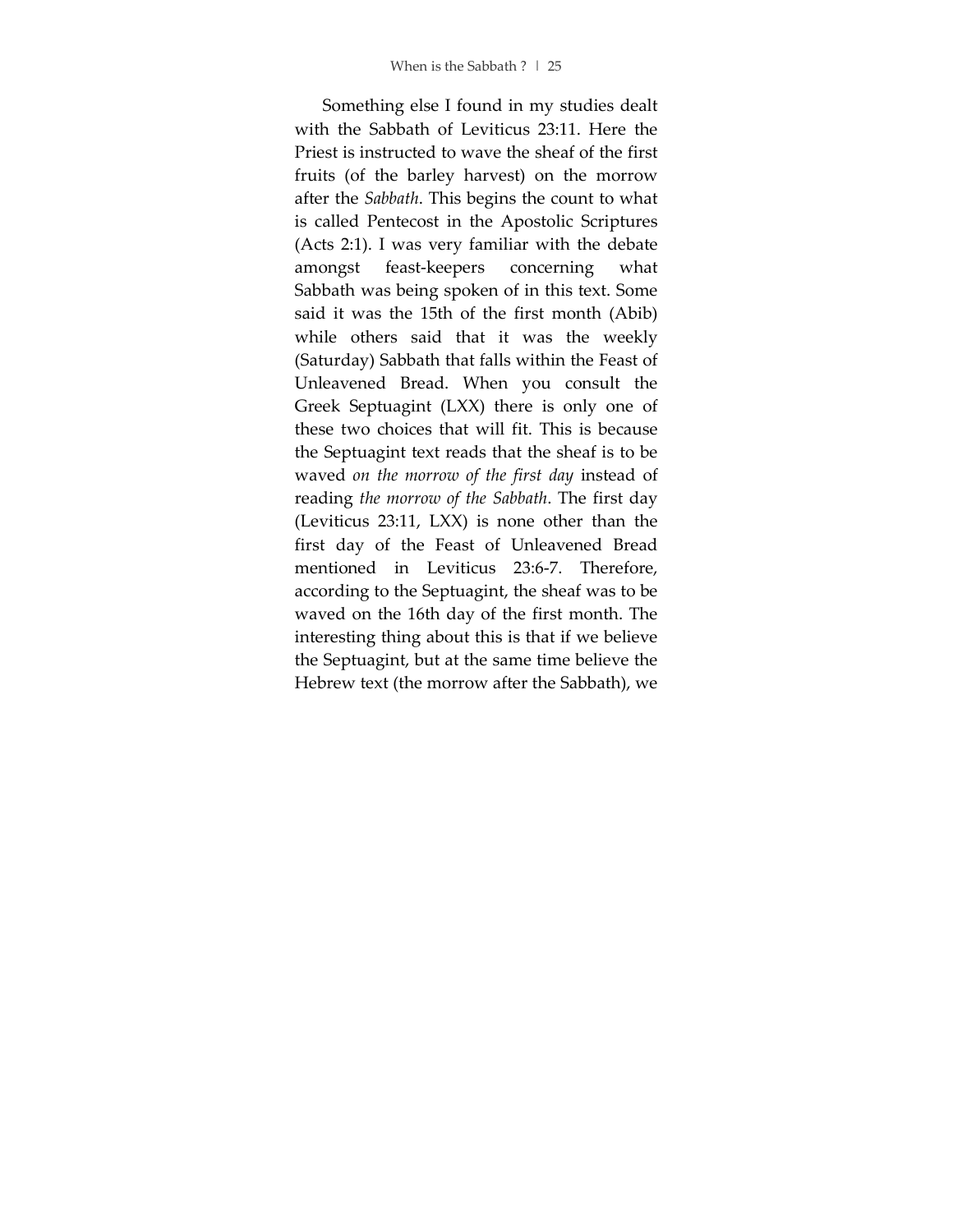are forced to believe that the Sabbath being spoken about *is* the 15th day of the first month. The Hebrew text calls this day the *shabbat* while the Greek text calls this day the *first day*, i.e. the first day of the Feast, the 15th. This places the 15th day of the first month as the *shabbat each and every year*. If the 15th day of the first month is a weekly Sabbath every year then the 8th, 22nd, and 29th days of the month would also have to be weekly Sabbaths *each and every year*. This could never happen if Saturday was the true weekly Sabbath day.

As I continued in my studies I ran across a piece of information that showed a lunar week to have existed during the time period when the scrolls known as the "Dead Sea Scrolls" were written. This particular fragment reads:

> On the eighth day of the month, the moon [rules all the day in the midst] of the sky... and when the sun sets, its light [ceases] to be obscured, [and thus the moon begins to be [revealed] on the first day of the week.<sup>10</sup>

<sup>10</sup> *The Dead Sea Scrolls, A New Translation*, Translated with Commentary by Michael Wise, Martin Abegg Jr., and Edward Cook, Harper San Francisco Publishing, 2005, page 386.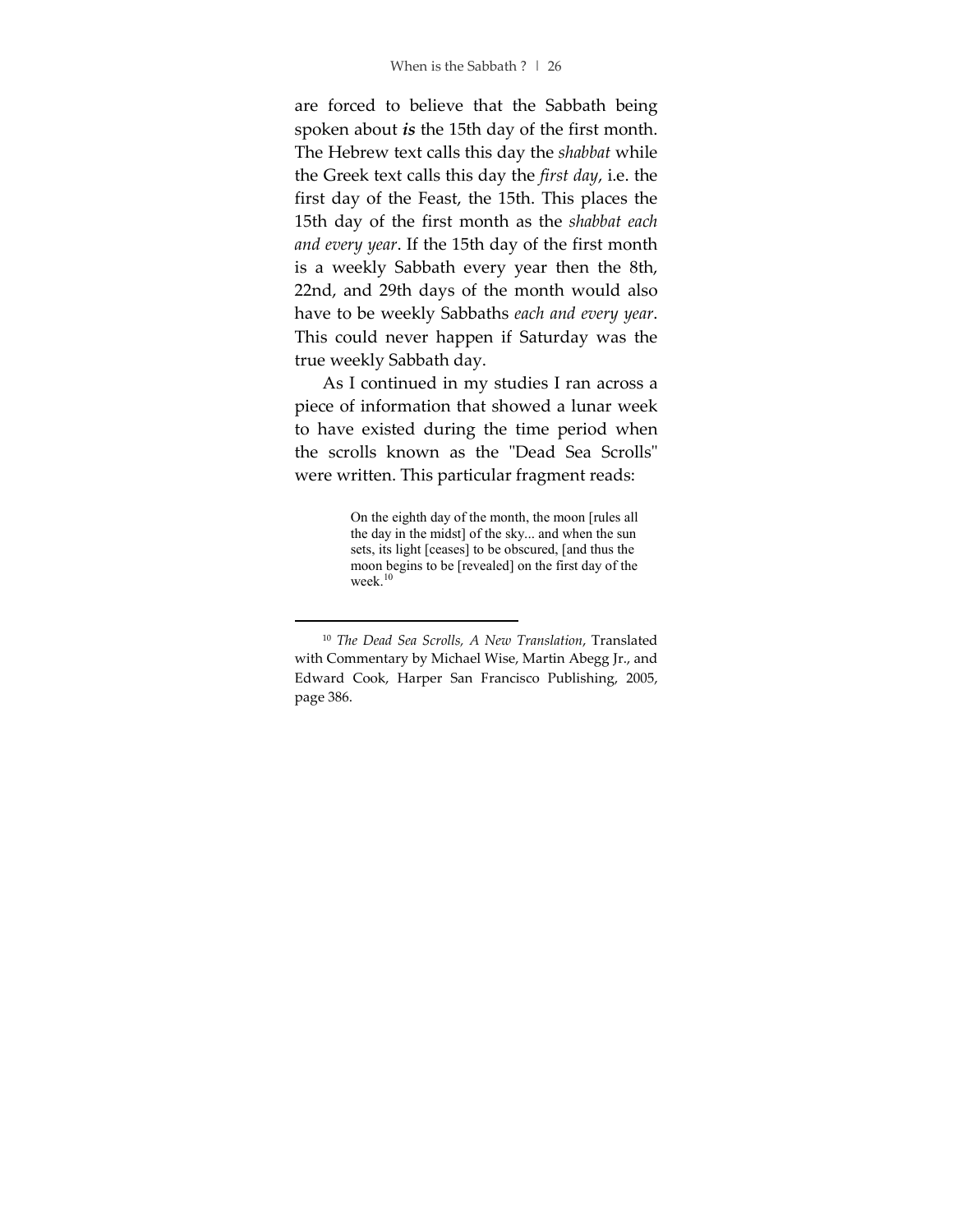Notice how this scroll describes the moon as being in the sky during the day time period of the 8th day of the month. When I first read this I went outside on the 8th day of the month (or moon) to see if this was the case and I did see the moon (a first quarter moon) up in the sky during the day time. After sunset (just as the scroll says) the light of the moon becomes brighter and is much more revealed. The scroll finishes here by saying that this "after sunset period" is the first day of the week, i.e. the 9th day of the month. The only way the 9th day of the month can be the first day of the week is if the 8th day of the month was the 7th day of the week. This was astonishing to me, especially seeing this reference was originally written in ancient Paleo-Hebrew and connected the quarters of the moon to the weeks, dating to about the first century B.C.

Many people (myself included in the past) hear the word *Babylonian* and immediately put up a barrier to listening to anything else. In my calendar studies I was led to view the Babylonian calendar quite differently than I previously had. When the Babylonians took the Israelites captive, it just so happened that the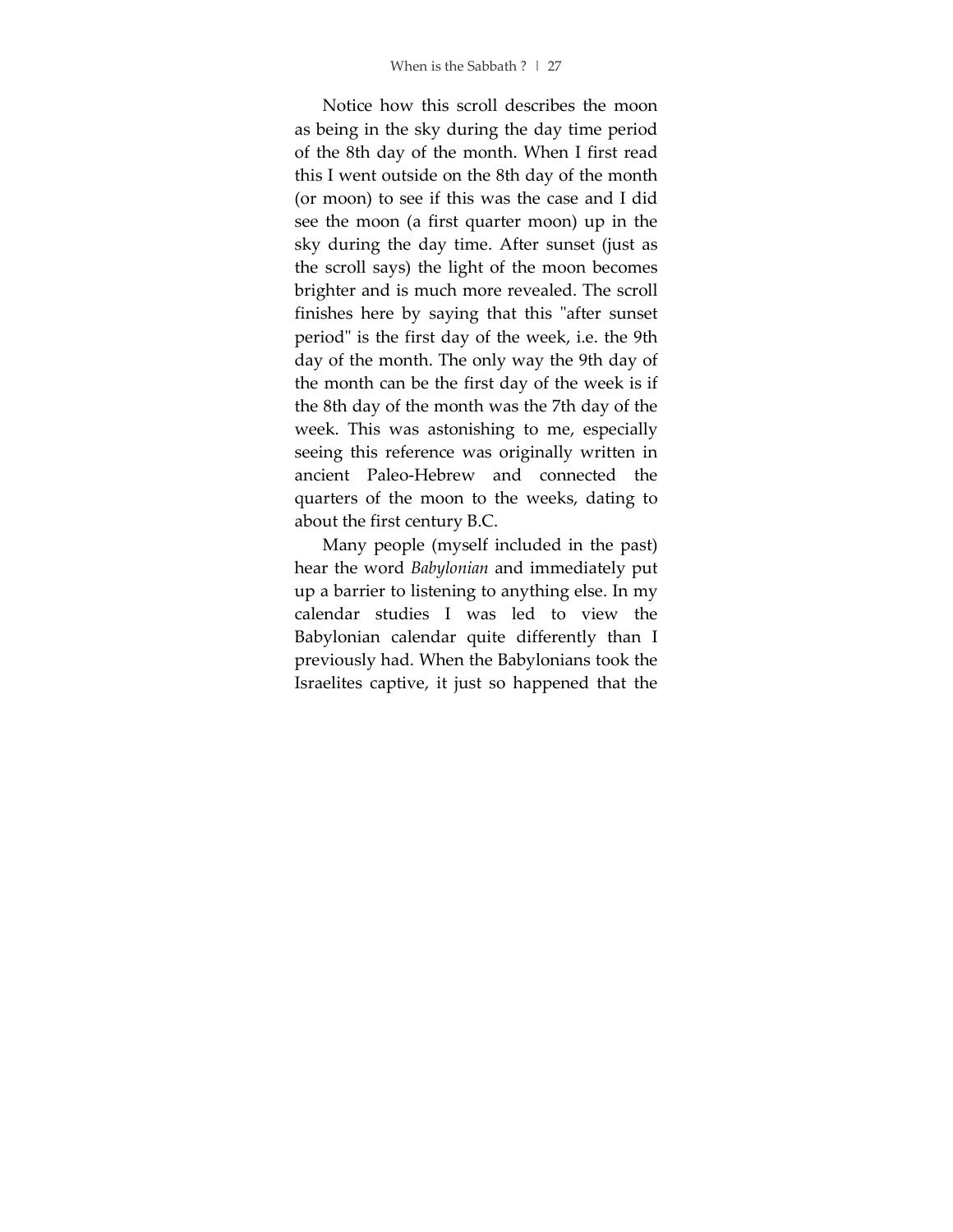Babylonian calendar included Sabbaths tied to the moons phases. The year began with the first new moon after the spring equinox, $11$  the month began with the new moon, and the weeks were based upon the phases of the moon. Out of all the calendars found in Babylon, there were none that portrayed a continuous uninterrupted cyclical Sabbath. I also found in reading the book of Daniel, and seeing Daniel's influence upon four separate Kings whilst in captivity, that he must have had a tremendous impact upon calendar calculations in Babylon.<sup>12</sup>

So much more could be said about this method of calculating the weekly Sabbath, but

<sup>&</sup>lt;sup>11</sup> This is evidenced in the fact that the Hebrew name for the first month (Abib) and the Babylonian name for the first month (Nisan) are used interchangeably in Scripture (Exodus 12:2; 13:4; Nehemiah 2:1; Esther 3:7). This would not be possible unless both months aligned with each other.

<sup>12</sup> This is based upon passages in the book of Daniel where the Kings of Babylon held him and his Mighty One in high esteem because of his great wisdom and also because of how his Mighty One protected him in the midst of a foreign nation (Daniel 2:46-49; 3:29-30; 4:34-36; 6:25-28).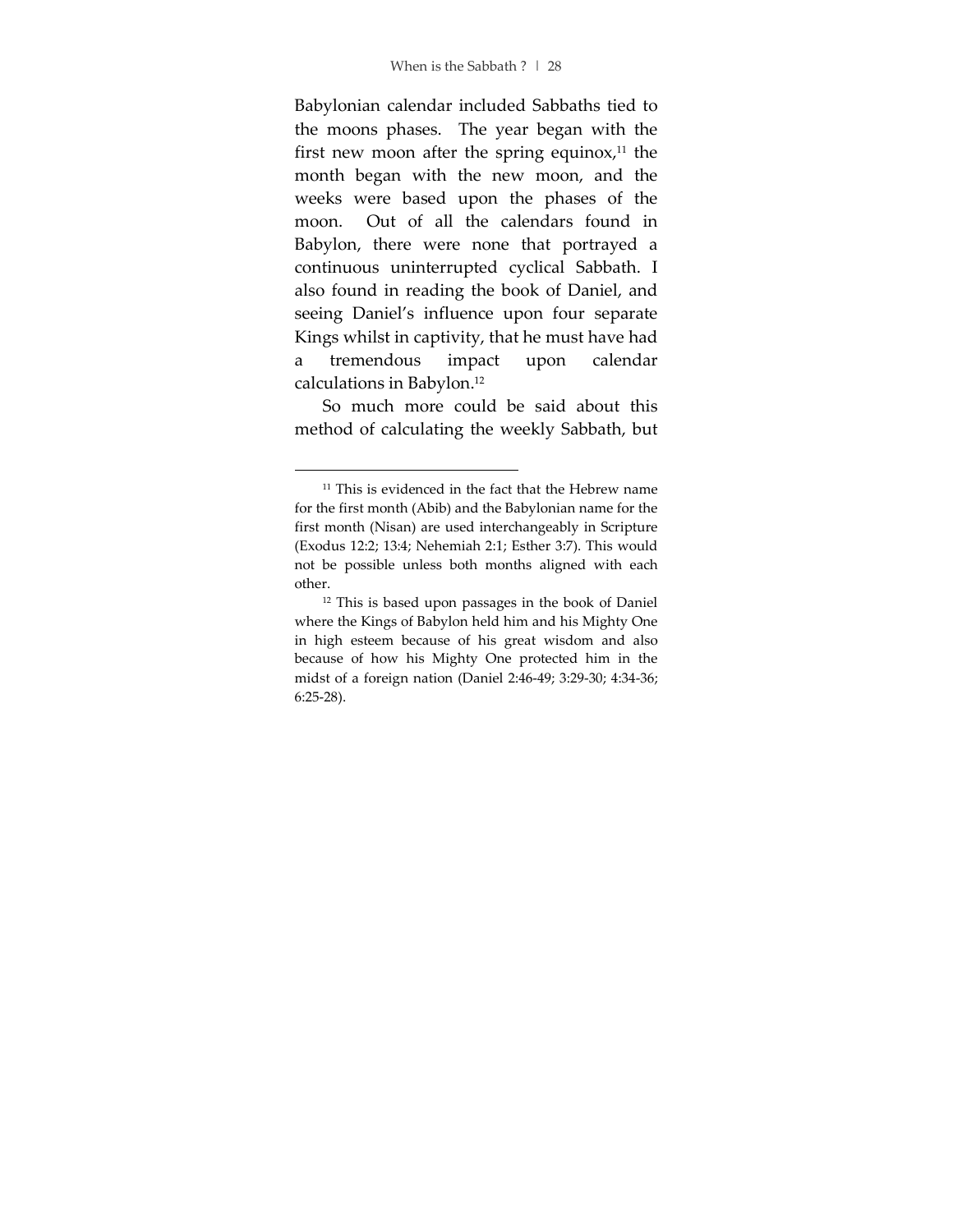that is not the purpose of this booklet. I have written much more extensively on this issue and continue to do so as Yahweh permits. This booklet just gives the reader a brief overview of what is being called now the "lunar Sabbath." I guess it is somewhat a personal testimony of mine. I want to make you fully aware of the fact that I did struggle with this concept for quite some time in the beginning of my journey. For the first few years of keeping the Sabbath by the lunar cycle I would often feel alienated from other Sabbath keepers. I reasoned about this very much in my mind, and I wondered if I had made a mistake in switching from Saturday to going by the moon. I almost switched back to Saturday one time in my journey, but I could never bring myself to go back after combing through the Scriptures again and again. Today I am persuaded that I am on the right track when it comes to the timing of the weekly Sabbath. I do not claim to understand it all, but I do believe that looking to Yahweh's original calendar, His created time pieces, can only lead to a much purer method of Sabbath observance.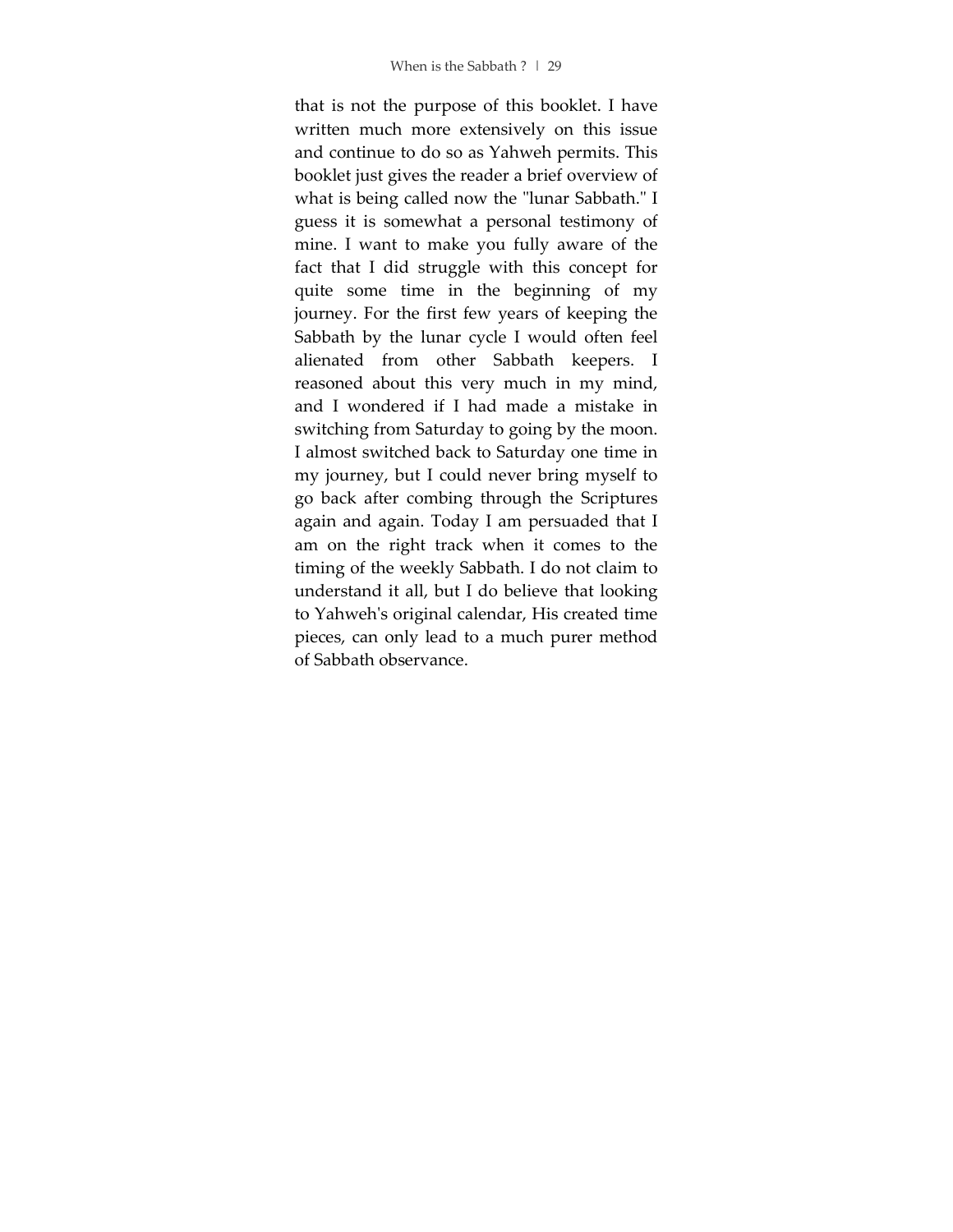I remember back to early 1998 when I was doing some work for a woman. As I was writing a receipt for her, we began to discuss the Scriptures. Soon into our discussion the Sabbath day was brought up. She asked me this question, "How do you know *for sure* that the Sabbath is on Saturday?" I remember a feeling of doubt come over me. I really did not know for sure. What did I tell her? I asked her to look at her calendar hanging in the kitchen. I told her that it placed Sunday as the 1st day of the week and Saturday as the 7th day of the week. I was very relieved when she said to me, "Well, that makes sense." I was relieved because I didn't know *what* I was going to say if she asked me how I knew the calendar on her wall accurately kept track of the Biblical Sabbath. I still remember driving home that day wondering what I would do if someone else asked me this question, but pressed me further on the issue.

Since I have been keeping the Sabbath by the moon (fall of 1999), I am always delighted when someone asks me about when the Sabbath is. I usually tell them that I keep the Sabbath, and they then ask, "You mean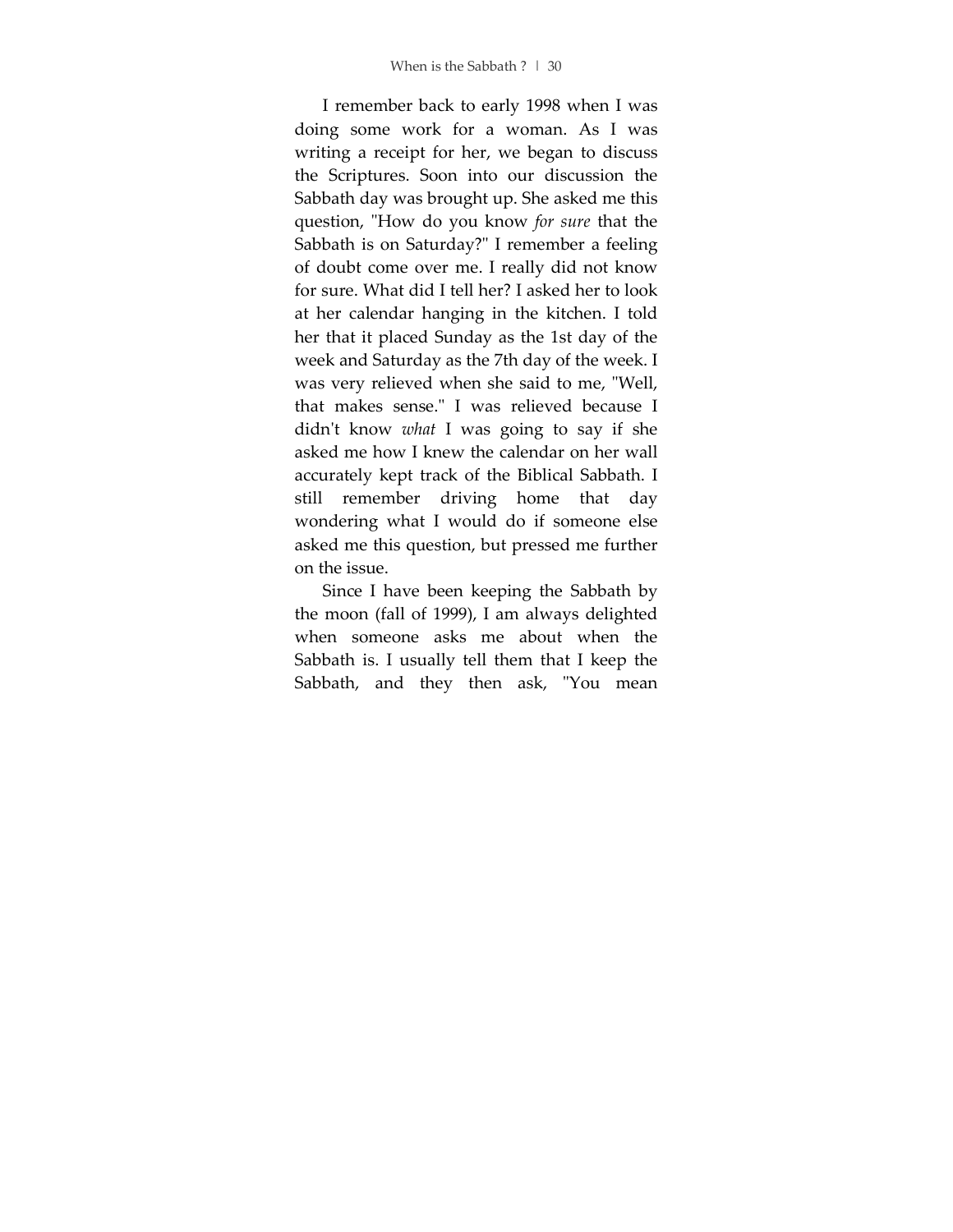Saturday?" I say no. They reply, "You keep it on Sunday?" I say no. Then I have the opportunity to actually walk them through the Scriptures and explain to them Yahweh's calendar in the heavens. You would be surprised at how many people actually see it so quickly and clearly. They always remark at how simple it is and how awesome it is to see a natural calendar at work. Instead of worrying about what I will say in response to people's questions about the Sabbath, I now look forward to being able to explain my position based upon the written text of inspired Scripture. What now follows is some of the reference works I have found that lean towards the conclusion of this study.

It is quite conceivable that some form of Sabbath observance, depending upon the phases of the moon, was practiced by the Hebrews in the desert...<sup>13</sup>

It might be proposed as a hypothesis that the Sabbath was originally, not merely the feast of the full moon, but a feast celebrated at each of the four quarters of the moon... $^{14}$ 

<sup>13</sup> *Dictionary of the Bible*, by James Hastings, year unknown, pp.807-808.

<sup>14</sup> *Encyclopedic Dictionary of the Bible*, by A. Van de Born, 1963, p.2072.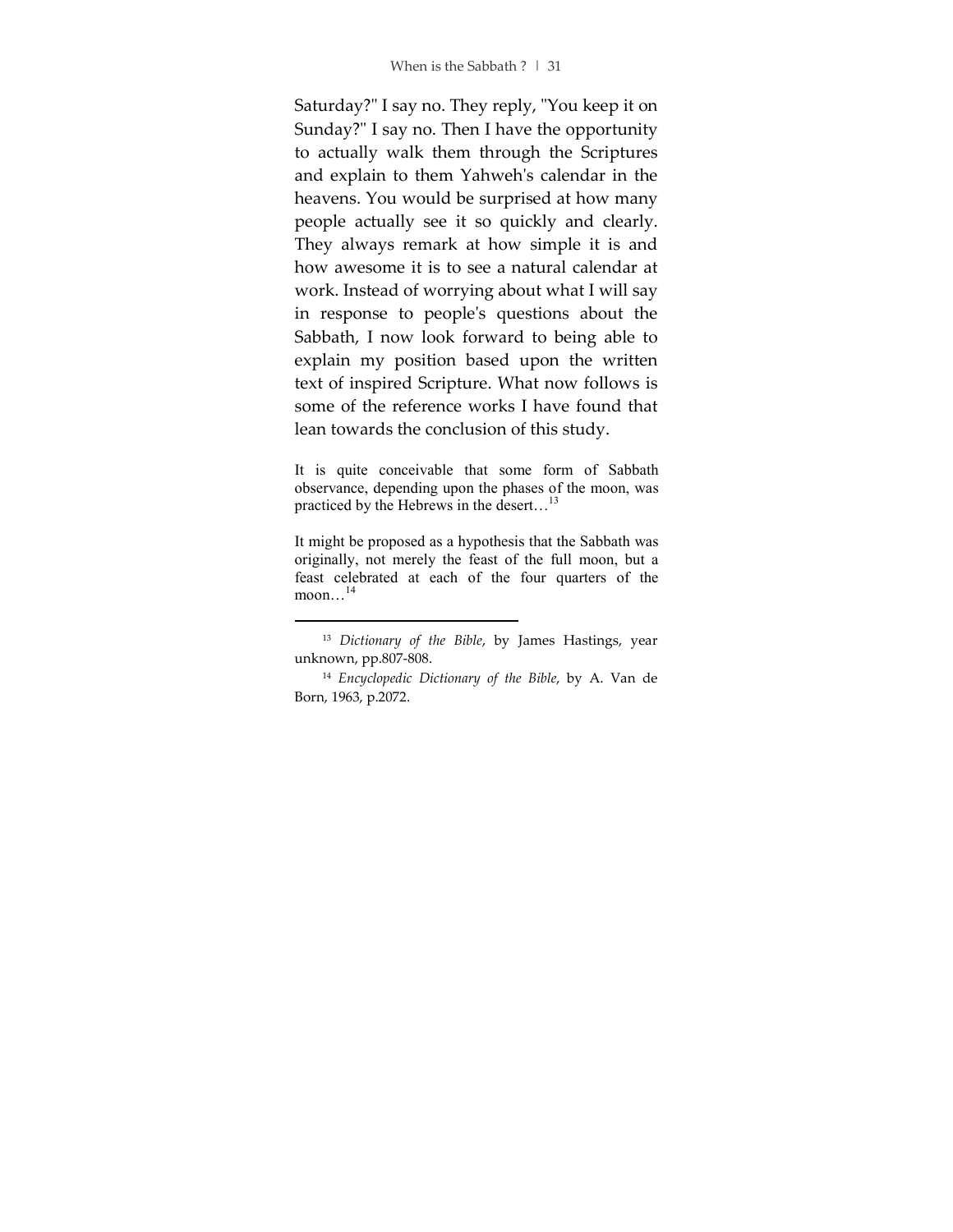As with other peoples, the basis of the Hebrew calendar was astronomical. The year was, roughly speaking, the solar year; the month was a moon period or lunation; the week comprised very nearly a quarter of a lunation; and the day was, of course, the period of the earth's rotation on its  $axis$ <sup>15</sup>

In fact the four quarters of the moon, supply and obvious division of the month; and wherever new moon and full moon are religious occasions, we get in the most natural way a sacred cycle of fourteen or fifteen days, of which the week of seven or eight days (determined by the half moon) is the half. $16$ 

Sabbath and new moon (Rosh Hodesh): both periodically recurring in the course of the year. The new moon still is, and the Sabbath originally was dependant upon the lunar cycle.<sup>17</sup>

Brittany says, "The Sabbath was in use among the Semites of arranging their religious festivals in accordance with the four quarters of the moon…" [Judaism and Christianity, pg. 34] Referring to the lunar origin of the Sabbath, Wellhausen declares that "no other explanation can be discovered" [History of Israel, pg. 112] Tirin asserts, "The Jews observe the lunar system, and their months consisted of 29 and 30 days alternatively." [The Great Pyramid, pg. 252] The same

<sup>15</sup> *Encyclopedia of Religion and Ethics*, V3, 1911, p.108.

<sup>&</sup>lt;sup>16</sup> The Encyclopedia Britannica, 11<sup>th</sup> edition, V23, 1911, p.961.

<sup>17</sup> *Universal Jewish Encyclopedia*, p.410.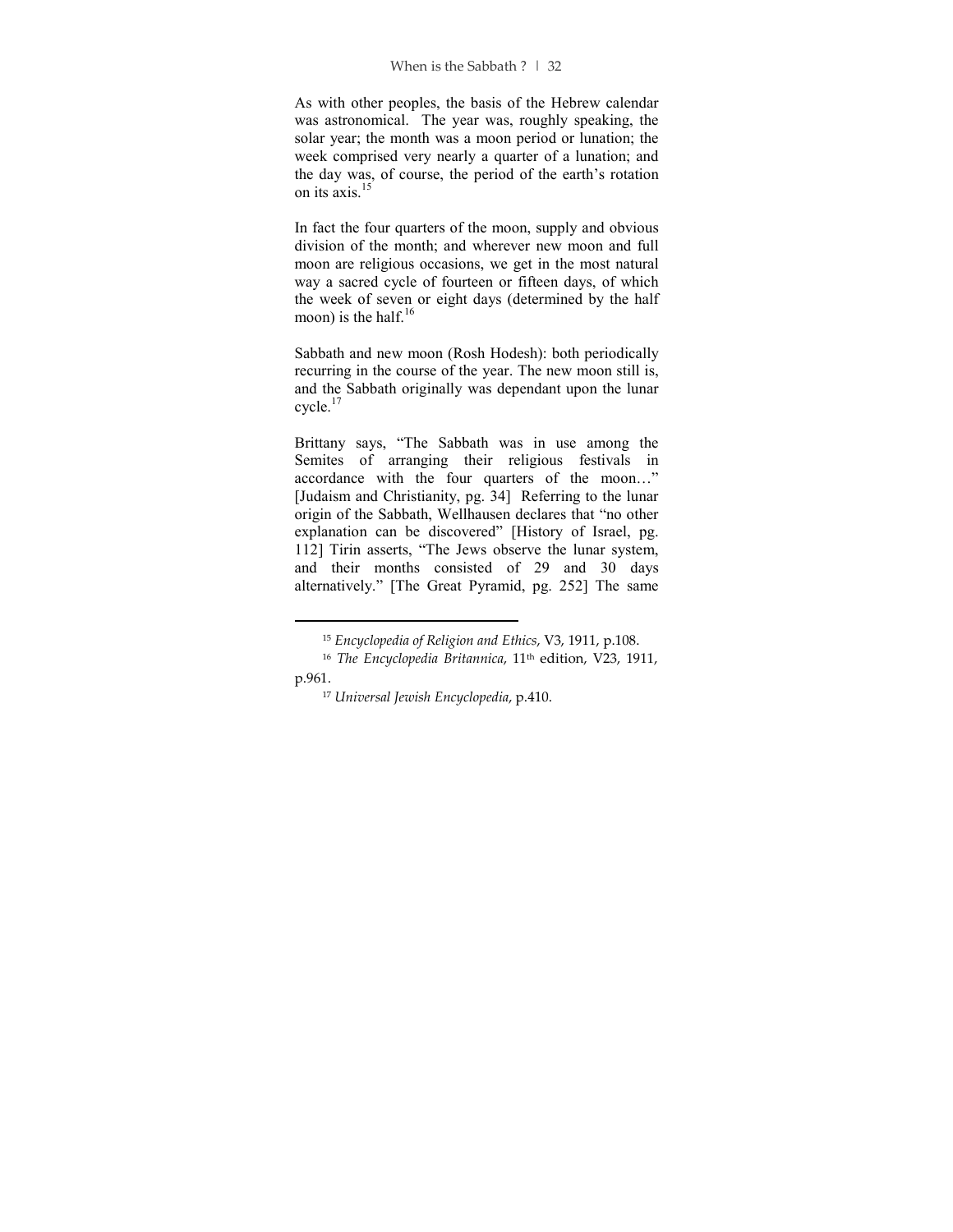truth is borne out by R.A. Proctor - "The Jewish Sabbath is the quarter month rest day." [The Great Pyramid, pg.  $160]^{18}$ 

Among all early nations, the lunar months were the readiest large divisions of time… (And was divided in 4 weeks), corresponding (to) the phases or the quarters of the moon. In order to connect the reckoning by weeks with the lunar month, we find that all ancient nations observed some peculiar solemnities to mark the day of the new moon.<sup>19</sup>

The Hebrew sabbaton… was celebrated at intervals of seven days, corresponding with changes in the moon's phases... $^{20}$ 

In the time of the earliest prophets, the new moon stood in the same line with another lunar observance, the Sabbath. Ezekiel, who curiously enough frequently dates his prophecies on the new moon … describes the gate of the inner court of the temple looking eastward as kept shut for the six working days, but opened on the Sabbath and the new moon.<sup>21</sup>

…the Hebrews employed lunar seven day weeks … which ended with special observances on the seventh day

<sup>18</sup> *Scientific Basis for Sabbath and Sunday*, by Robert John Floody.

<sup>19</sup> *The Popular Critical Bible Encyclopedia*, 1904, V3, p.1497.

<sup>20</sup> *Encyclopedia Biblica*, 1899, p.4180.

<sup>21</sup> *Scribner's Dictionary of the Bible*, 1898, p.521.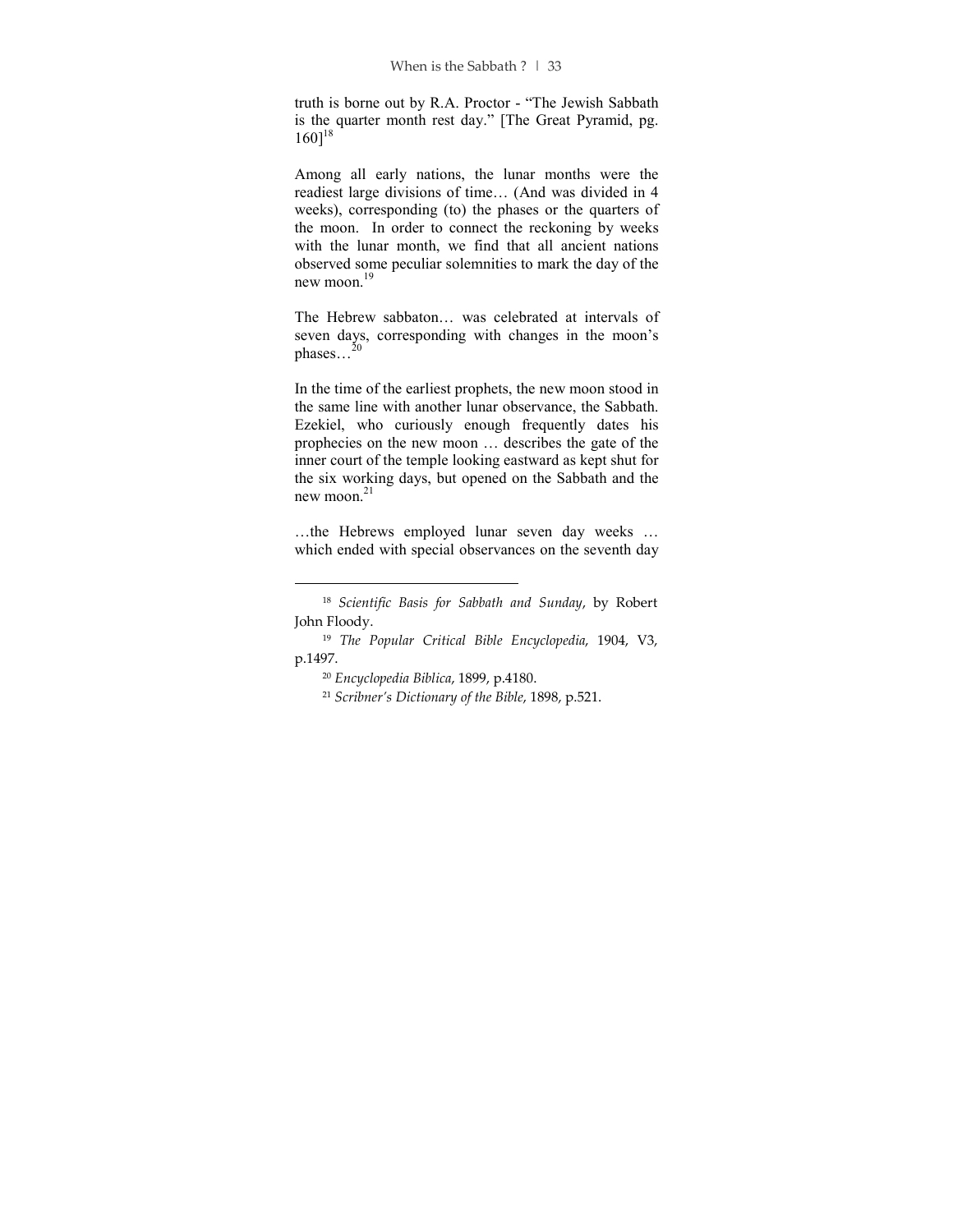but nonetheless were tied to the moon's course. $^{22}$ 

<sup>22</sup> *Rest Days*, by Hutton Webster, p.254.